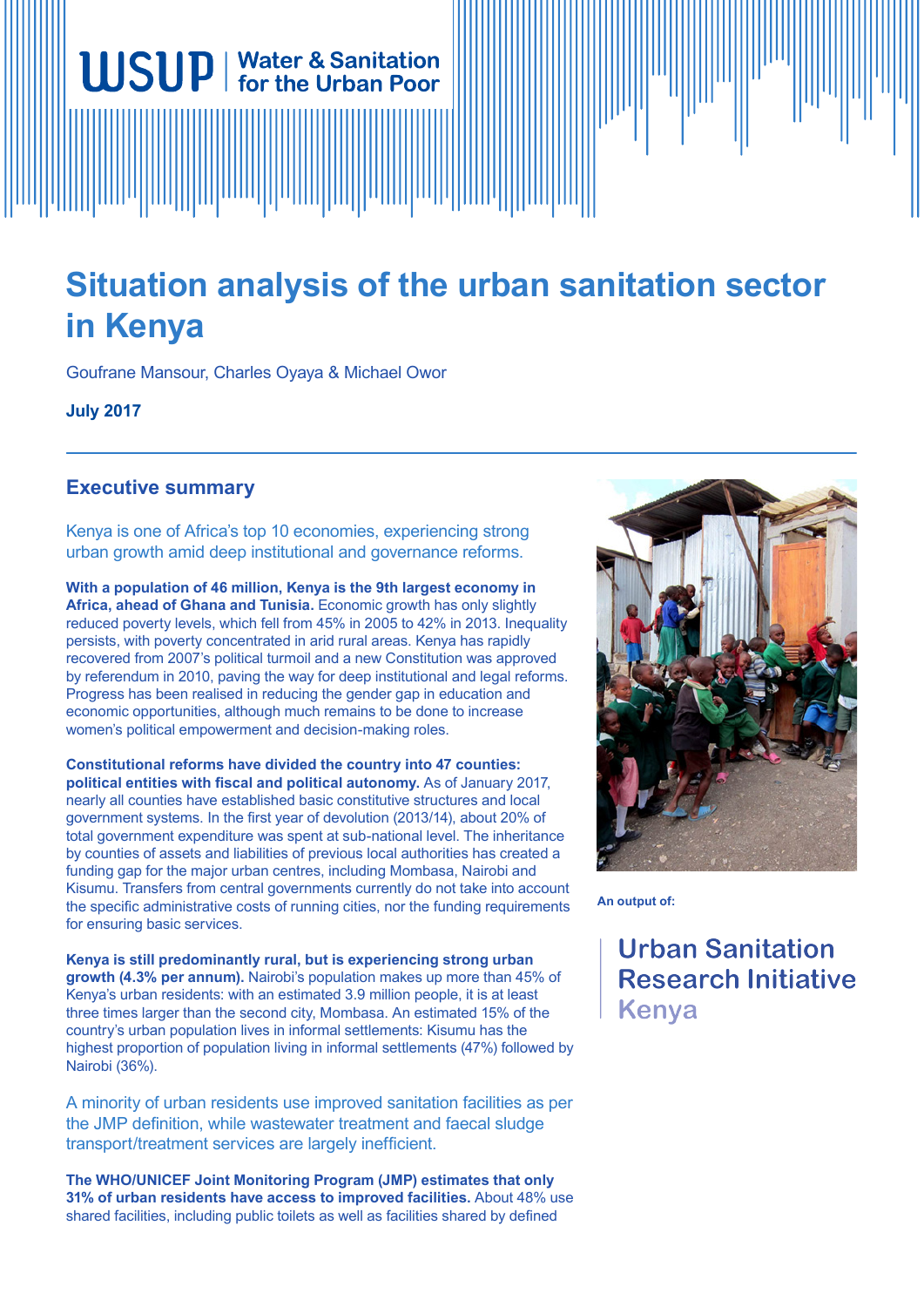groups of households. While 18% of urban dwellers use unimproved facilities, 3% still practice open defecation. Onsite sanitation is the norm for most urban residents, as less than 20% have access to sewerage services. Transport and treatment services are very poor across all kinds of facilities. Nationally, only 5% of sewage is effectively treated due to failures of the sewerage system and inadequate wastewater treatment processes. Onsite sanitation services are equally poor: in Kisumu and Nakuru over 65% of excreta ends up in the environment untreated, due to inefficient transport and treatment. Research has shown that the impact of inadequate sanitation falls disproportionately on women.

The legal framework for sanitation remains fragmented and focuses on sewerage services.

**With the new Constitution (and its Bill of Rights), access to sanitation became a basic human right. However, the legal framework for sanitation remains fragmented.** The major legislation for sanitation is embodied in the 2002 Water Act, which focuses on water and sewerage services. The Water Act introduced major reforms, separating water (and sewerage) asset ownership from service provision. Regional Water Services Boards (WSBs) were formed and were able to delegate asset operations and maintenance to Water Service Providers (WSPs) via Service Provision Agreements (SPAs). A new Water Act was passed in 2016 to reflect constitutional reforms. However, overlaps of responsibilities between WSBs and county governments led counties to dispute the validity of the 2016 Water Act. Other relevant legislation for the sanitation sector includes the Environment Management Act and Coordination Act (1999), which regulates the discharge of effluents, and the Urban Areas and Cities Act (2011), which provides for the classification and management of urban areas as well as arrangements for service provision (including through Public-Private Partnerships). The Ministry of Health, with support from the World Bank, UNICEF and other partners, has embarked on the process of developing a National Environmental Health and Sanitation Bill (expected to be published in 2017).

The policy framework sets high ambitions and recognises a range of solutions and service provision models.

**Alongside the Constitution, the overarching policy framework for urban sanitation is set by Kenya Vision 2030 and the Kenya Environmental Sanitation and Hygiene Policy (KESHP) 2016-2030.** Kenya Vision 2030, developed in 2007 and revised in 2012, aims for universal sanitation by 2030. This objective was also formulated in KESHP, which aims to achieve improved sanitation for all (not just eradication of open defecation) by 2030. KESHP sets the ambition to increase public investment in sanitation from 0.2% to 0.9% of the GDP by 2030. The policy promotes the adoption of low-cost technologies in peri-urban and slum areas, and explicitly refers to a range of technologies, ranging from sanplats and cartridge-based toilets to conventional sewerage. It emphasises the need for sustainable systems for collection and safe disposal of solid waste from residential and commercial areas.

The Kenya Environmental Sanitation Strategic Framework (KESSF) 2016-2020 provides a medium-term framework for the implementation of the KESHP 2016-2030. It aims to declare 100% of Kenya ODF by 2030, and to ensure that at least 55% of urban households have access to improved sanitation facilities.

There is significant institutional fragmentation and overlap, especially between the Ministry of Health and the Ministry of Water and Irrigation.

**At national level, policy and strategy development for the sector is shared between three main ministries.** The Ministry of Health oversees the whole sanitation portfolio, but has primary responsibility for coordinating rural sanitation activities. The Ministry of Water and Irrigation is the key institution in charge of the formulation of policies and strategies relating to urban water and sewerage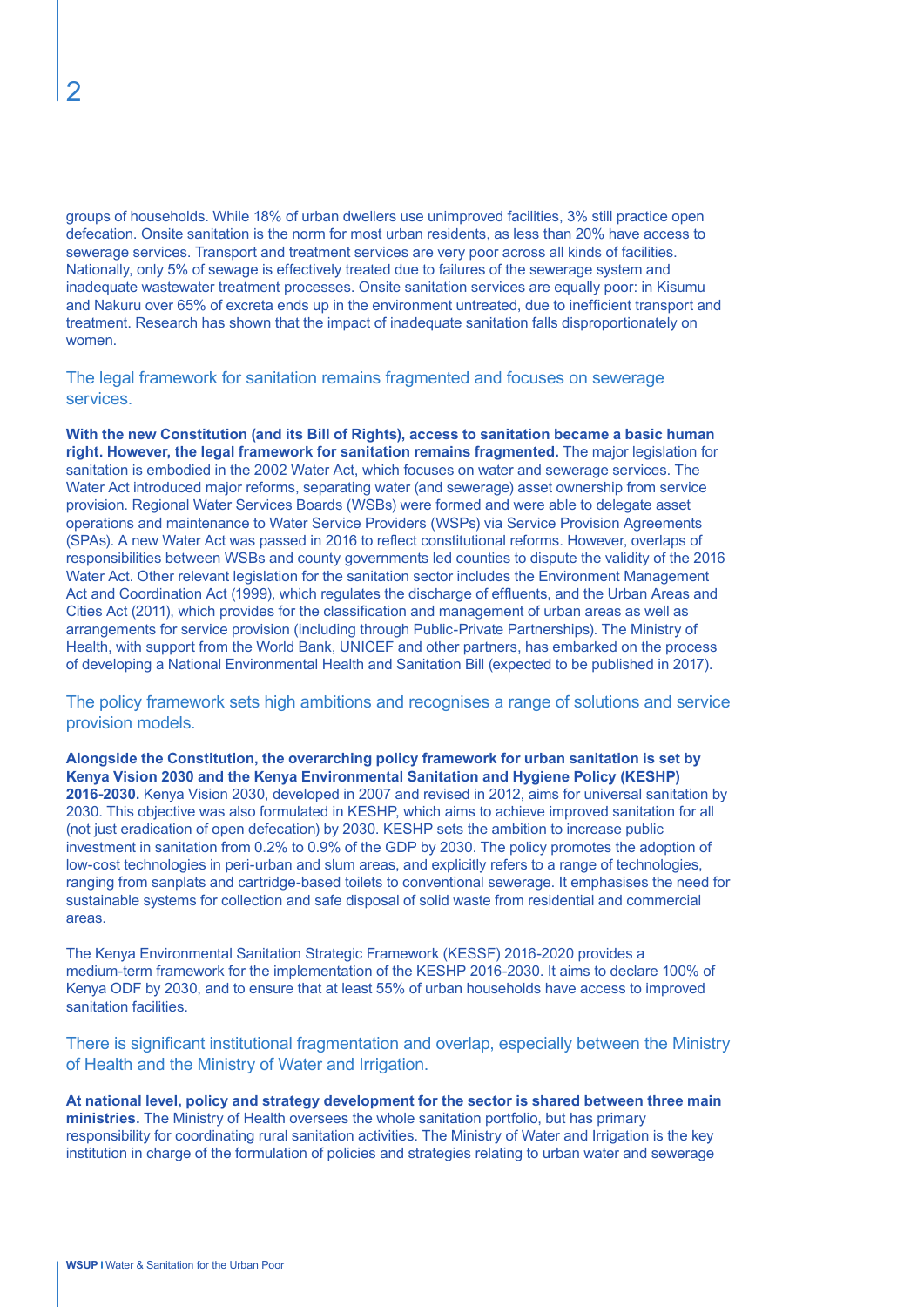and investment planning. The Ministry of Environment and Natural Resources, through the National Environmental Management Authority, is responsible for environmental regulation.

**The regulation and monitoring of urban sanitation services is the responsibility of the Water Services Regulatory Board (WASREB).** WASREB issues licenses to service providers, approves service provision agreements and develops tariff guidelines, among other functions. WASREB is not currently involved in the regulation of small-scale sanitation service providers. At the county level, planning and service delivery is also shared between the County Departments of Health, Water and Environment. The Constitution requires county governments to further decentralise sanitation functions to urban areas and cities, and other lower-level units such as community/village units. However, this decentralisation process has yet to materialise.

**The main services providers are the eight WSBs, the WSPs, county governments, private operators, CBOs and NGOs.** WSBs and WSPs are mainly involved in sewerage services (benefiting less than 20% of Kenyans). County governments are mainly involved in the construction and management of public toilets. The private sector is relatively dynamic but remains limited, especially for service provision in low-income areas. There are many SMEs working at small scale in the provision of pit emptying and exhausting services (and solid waste collection), but only a few are large enough to bring services to scale. In recent years, some social enterprises have been developing business models to bring sanitation services at scale to low-income areas. One such social enterprise is Sanergy, which designs and manufactures public toilets with sealable containers and sells the franchise to local residents. WSUP and Kisumu County Government have also supported a small business to start providing safe manual emptying services for pit latrines.

Investments in sanitation for low-income areas are almost entirely donor-funded.

**The Ministry of Health estimates that public funds for sanitation represent only 0.2% of Kenya's GDP every year, despite the country's commitment to reach 0.5% of GDP.** Most investment plans for the sanitation sector have focused on sewerage services, the costs of which appear out of reach in the short to medium-term. Overall, sanitation has remained a low investment priority due to institutional fragmentation, leading to a lack of coordination in carrying out investments.

**Nearly all the funding allocated to pro-poor sanitation has come from donors.** The Water Services Trust Fund (WSTF) established in 2002 has channelled at least USD 18.4 million to pro-poor urban sanitation as part of the Upscaling Basic Sanitation for the Urban Poor (UBSUP) programme funded by the German Federal Ministry for Economic Cooperation and Development (BMZ) through the German Development Bank (KfW) and by the Bill and Melinda Gates Foundation (BMGF). The World Bank's Global Partnership on Output-Based Aid (GPOBA) programme is funding a water and urban sanitation project, supporting WSPs to increase investments to serve low-income areas, including for sanitation services. There are ongoing donor projects focusing on sewerage services.

Inadequate institutional capacity, inadequate sector financing and insufficient data are major barriers to pro-poor sanitation.

**County governments' capacity, in terms of staff numbers and skills, is not adequate to meet the needs of the sector.** However, there is no explicit government initiative to fill this gap. In addition, pro-poor sanitation remains a lower priority, and planning and funding is left to donor projects. At the local level, counties have difficulties in allocating and appropriating budgets for sanitation activities, in part due to a lack of assigned budget codes. Finally, the sector has insufficient data on key areas: for example, the factors affecting demand for improved sanitation in low-income areas, including the role that women can play; and the operating conditions of private operators in slums, including costs related to business fees and charges (and other "informal taxes" set by local power-holders), which may deter the private sector from venturing into urban sanitation markets. Research in these areas may be useful to inform policy going forward.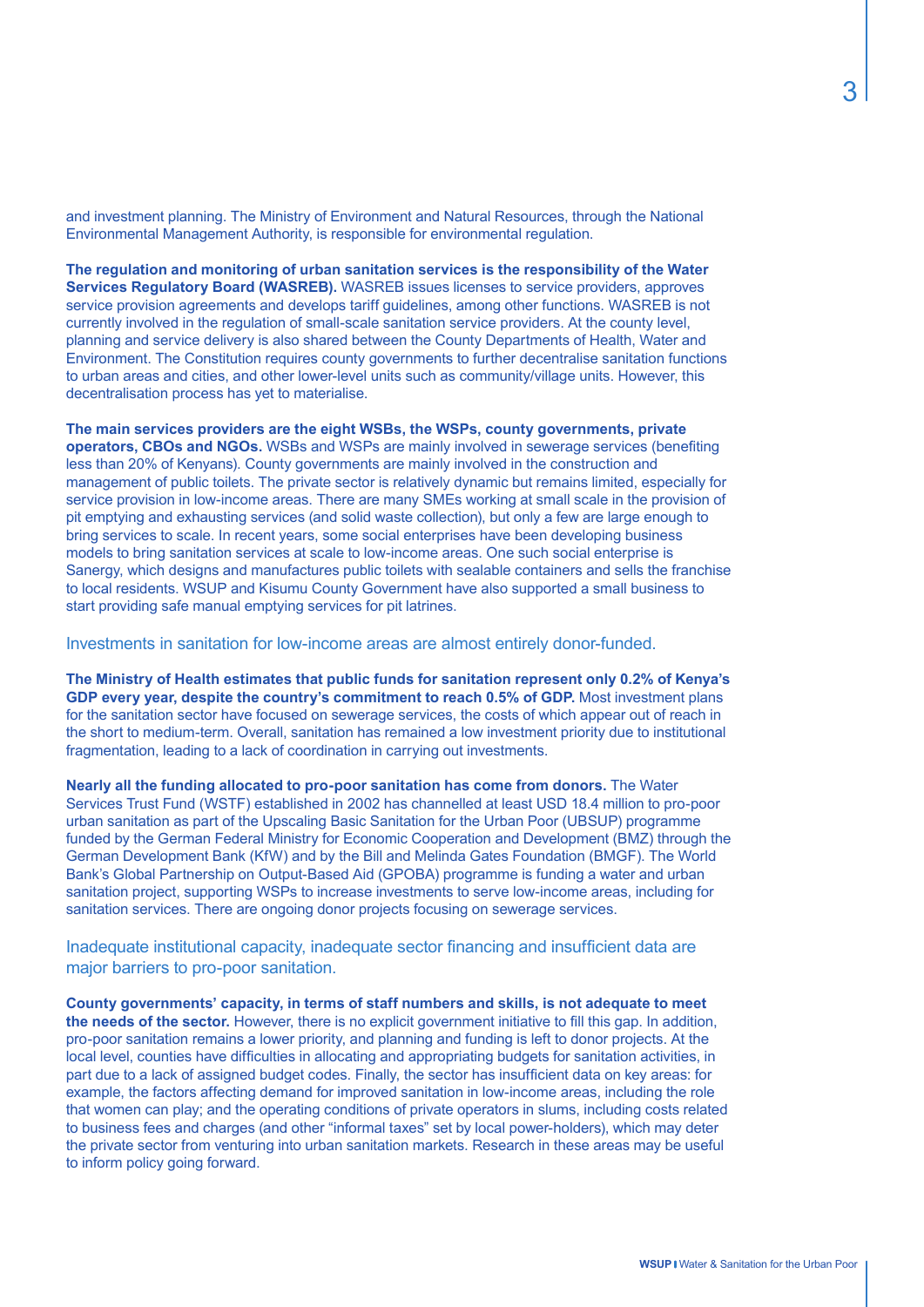# **Contents**

| Acronyms and abbreviations                                      | 5               |
|-----------------------------------------------------------------|-----------------|
| Acknowledgements                                                | 5               |
| <b>Background</b>                                               | 5               |
| 1 Country context                                               | 6               |
| 1.1 Socio-economic context                                      | 6               |
| 1.2 Political context                                           | 6               |
| 1.3 Commitment to development and to pro-poor services          | $\overline{7}$  |
| 1.4 Administrative set-up and decentralisation level            | $\overline{7}$  |
| 2 Access to urban sanitation services                           | 10              |
| 2.1 Urbanisation situation                                      | 10 <sup>1</sup> |
| 2.2 Slum characteristics                                        | 11              |
| 2.3 Access to basic sanitation                                  | 12 <sup>°</sup> |
| 2.4 Access to transport and treatment services                  | 13              |
| 3 Legal and policy framework for urban sanitation               | 14              |
| 3.1 Legal framework                                             | 14              |
| 3.2 Policy framework                                            | 15              |
| 4 Institutional arrangements for urban sanitation               | 17              |
| 4.1 National and local level institutions                       | 17              |
| 4.2 Service providers                                           | 18              |
| 5 Financing arrangements for urban sanitation                   | 21              |
| 5.1 Government and international transfers                      | 21              |
| 5.2 Tariffs                                                     | 24              |
| 6 Key barriers to developing pro-poor urban sanitation services | 26              |
| <b>7 Sector trends</b>                                          | 27              |
| 8 Opportunities for influencing the urban sanitation sector     | 28              |
| 9 Bibliography                                                  | 29              |

4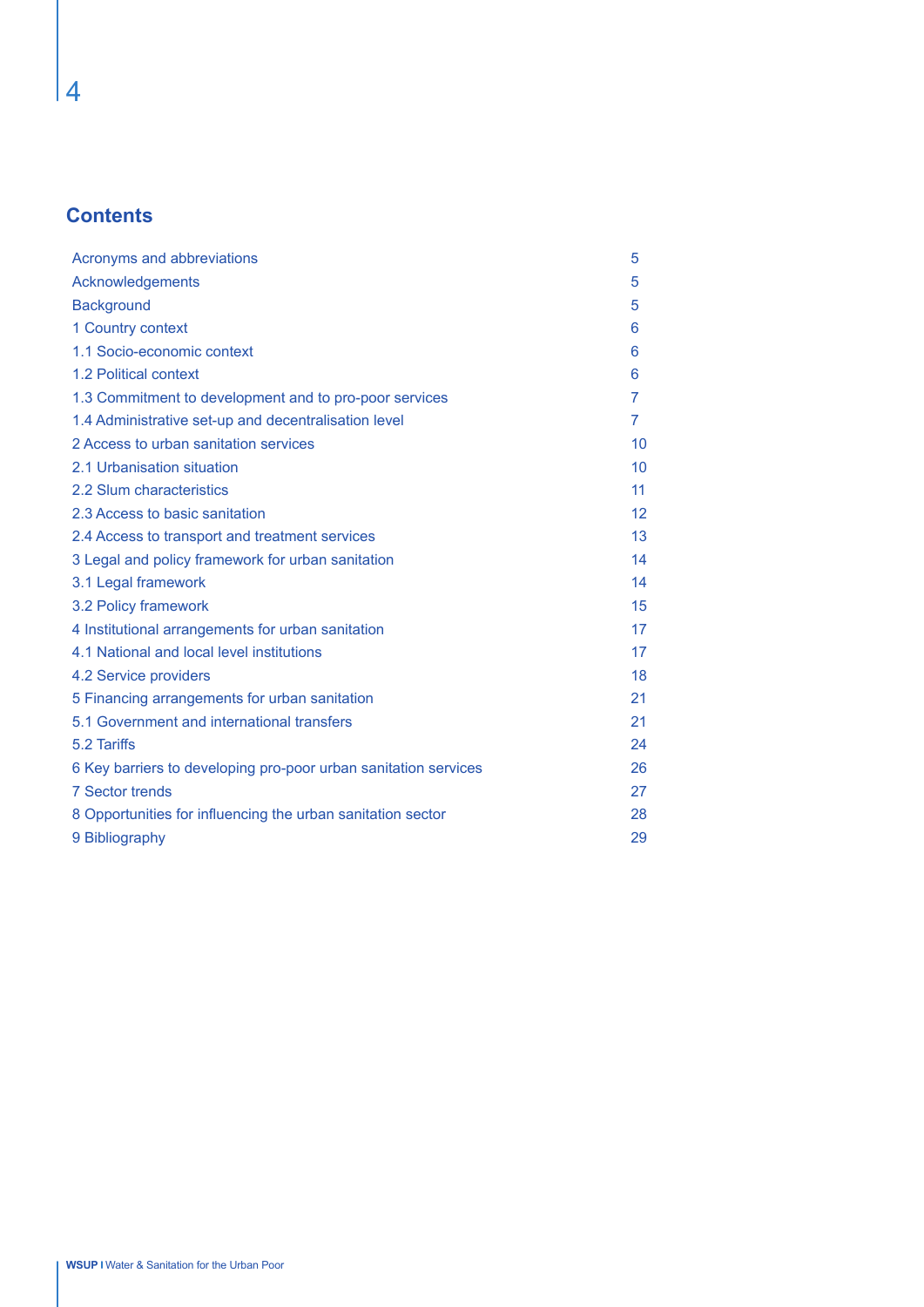#### **Acronyms and abbreviations**

| <b>BMGF</b>   | <b>Bill &amp; Melinda Gates Foundation</b>         |
|---------------|----------------------------------------------------|
| <b>CBO</b>    | Community-based Organisation                       |
| <b>DHS</b>    | Demographic and Health Survey                      |
| <b>FSM</b>    | <b>Faecal Sludge Management</b>                    |
| <b>JMP</b>    | <b>Joint Monitoring Program</b>                    |
| <b>KESHP</b>  | Kenya Environmental Sanitation and Hygiene Policy  |
| <b>KESSF</b>  | Kenya Environmental Sanitation Strategic Framework |
| <b>NEMA</b>   | <b>National Environment Management Authority</b>   |
| <b>NGO</b>    | Non-government Organisation                        |
| <b>ODF</b>    | <b>Open Defecation Free</b>                        |
| <b>SPA</b>    | <b>Service Provision Agreement</b>                 |
| <b>SWAp</b>   | Sector Wide Approach                               |
| <b>WASREB</b> | <b>Water Services Regulatory Board</b>             |
| <b>WSB</b>    | <b>Water Services Board</b>                        |
| <b>WSP</b>    | <b>Water Service Provider</b>                      |
|               |                                                    |

Note: 1 Kenyan Shilling (KES) = USD 0.0095 as of 24th January 2017

#### **Acknowledgements**

This report was written by Goufrane Mansour (Aguaconsult), Dr. Charles Oyaya (IDIA, Kenya) and Michael Owor (IDIA, Kenya), within a skeleton structure developed by WSUP. The authors are grateful to Kariuki Mugo (WSUP), Bill Peacock (WSUP), Georges Mikhael (WSUP) and Christine Ochieng (World Bank) for providing their insights on urban sanitation in Kenya. Finally, we are grateful to Guy Norman (WSUP) and Sam Drabble (WSUP) for reviewing draft and final reports.

### **Background**

The Urban Sanitation Research Initiative is a 2016–2020 research programme currently focused in Bangladesh, Ghana and Kenya. The primary aim of this programme is to deliver research that builds national evidence bases around pro-poor urban sanitation, and that drives policy change and wider sector change in the three focus countries. The programme is managed by Water & Sanitation for the Urban Poor (WSUP) and core-funded by UK aid from the UK government.

The aim of this situation analysis is to inform WSUP's future research on key issues facing the urban sanitation sector in Kenya as well as opportunities to influence change. The report presents the country's wider socio-economic and political context and provides an overview of institutional and financing arrangements for the sector. It also highlights the challenges of developing pro-poor urban sanitation services and identifies possible drivers of change.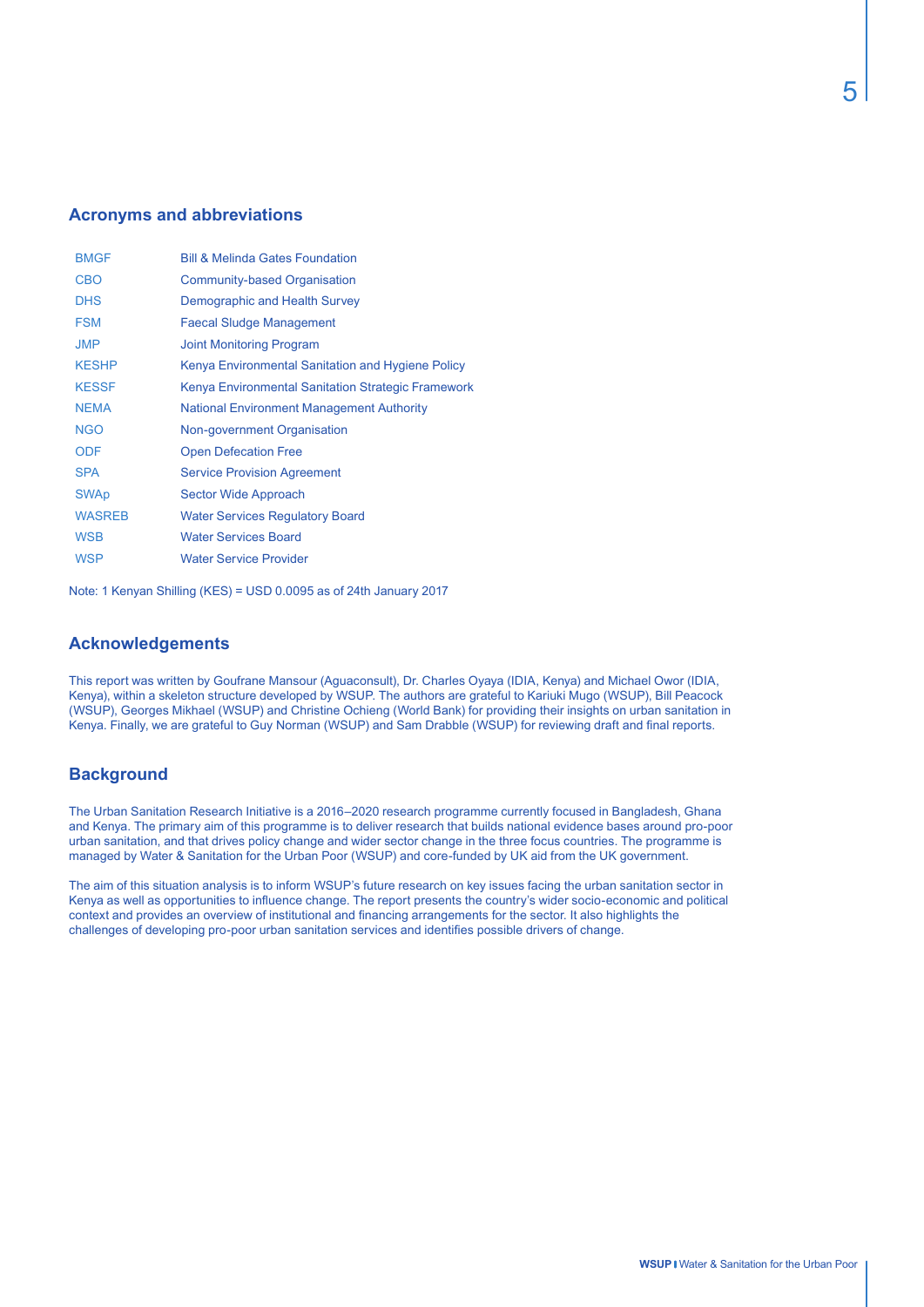# **1 Country context**

#### 1.1 Socio-economic context

**Kenya is an East African country with an estimated population of 46 million.1** With an average growth rate of about 2.9% per annum, the population is expected to hit 60 million by 2030. In 2013, Kenya became a lower middle-income economy (as classified by the World Bank) and in 2014 it entered the top 10 economies in Africa, ranking 9th, ahead of Ghana, Ethiopia and Tunisia.**<sup>2</sup>** The economy relies on agriculture, services and manufacturing, which represented 30%, 50% and 20% of GDP respectively in 2013. Growth in 2015 was estimated at 5.6%, and is projected to rise to 6% in 2017.**<sup>3</sup>** This positive outlook is predicated on infrastructure investments and the recent fall in oil prices.

**Kenya has contrasting demographics and socio-economic characteristics.** In recent years, poverty has declined, falling from 46% in 2005/06 to 42% in 2013.**<sup>4</sup>** However, income distribution remains highly unequal: nationally, the Gini coefficient is estimated at 0.445. Poverty levels are highest in rural areas, especially in the arid and semi-arid areas which cover about 80% of the country and are inhabited by about 20% of the population. For example, 88% of Turkana's population lives below the poverty line, compared with 21% in Nairobi County.**<sup>5</sup>** Gender disparities are also significant: although Kenya has made progress in reducing gender gaps in education, women's low access to health care services is in line with low-income countries, rather than the lower middle-income group to which Kenya now belongs. Women's participation in economic life has been persistently high in recent years (with a female-to-male labour participation ratio of 86%), although the gender gap in political empowerment and decision-making remains significant.**<sup>6</sup>**

#### 1.2 Political context

**The Republic of Kenya is a democratic state with a presidential system of government supported by a strong devolved governance system.** The system of government is co-operative, with an emphasis on functional relationships between the national and county governments rather than the autonomy of units (as in Ethiopia or Nigeria, for example). General elections - i.e. presidential, parliamentary (National Assembly and Senate) and county government (Governor and County Legislative Assembly) elections - are held every five years. The next general election is scheduled for August 2017.

**In the last ten years, Kenya has experienced several pivotal national events that have collectively shaped Kenyan politics today.** In 2007, a combination of economic and ethno-political factors led to an eruption of violence following the presidential elections. The death toll of this violence was about 1,300, while at least 600,000 people were displaced. A peace deal was brokered in February 2008 and a power-sharing coalition gave birth to constitutional reforms, officially approved by referendum in 2010.

**The passage of the new Constitution in 2010 brought optimism as major institutional and governance changes were introduced.** Reforms led to the formation of a devolved system of government, with 47 county governments established following the 2013 general elections. In 2013, Uhuru Kenyatta, of the Jubilee Alliance, was sworn in as President, a result of a peaceful election process. The two main political coalitions, the Jubilee Alliance and the Coalition for Reforms and Democracy (CORD), are associated with two of the major ethnic groups in the country, Kikuyu (22%)

- **<sup>1</sup>**UN Department of Economic and Social Affairs Population Division 2014
- **<sup>2</sup>**World Bank 2014a

http://datatopics.worldbank.org/gender/country/kenya

**<sup>3</sup>**World Bank 2016a

**<sup>4</sup>**World Bank 2013

**<sup>5</sup>**Kenya National Bureau of Statistics and Society for International Development 2009

**<sup>6</sup>**WEF 2016 and World Bank, Gender Data Portal: Kenya, World Bank Data 2017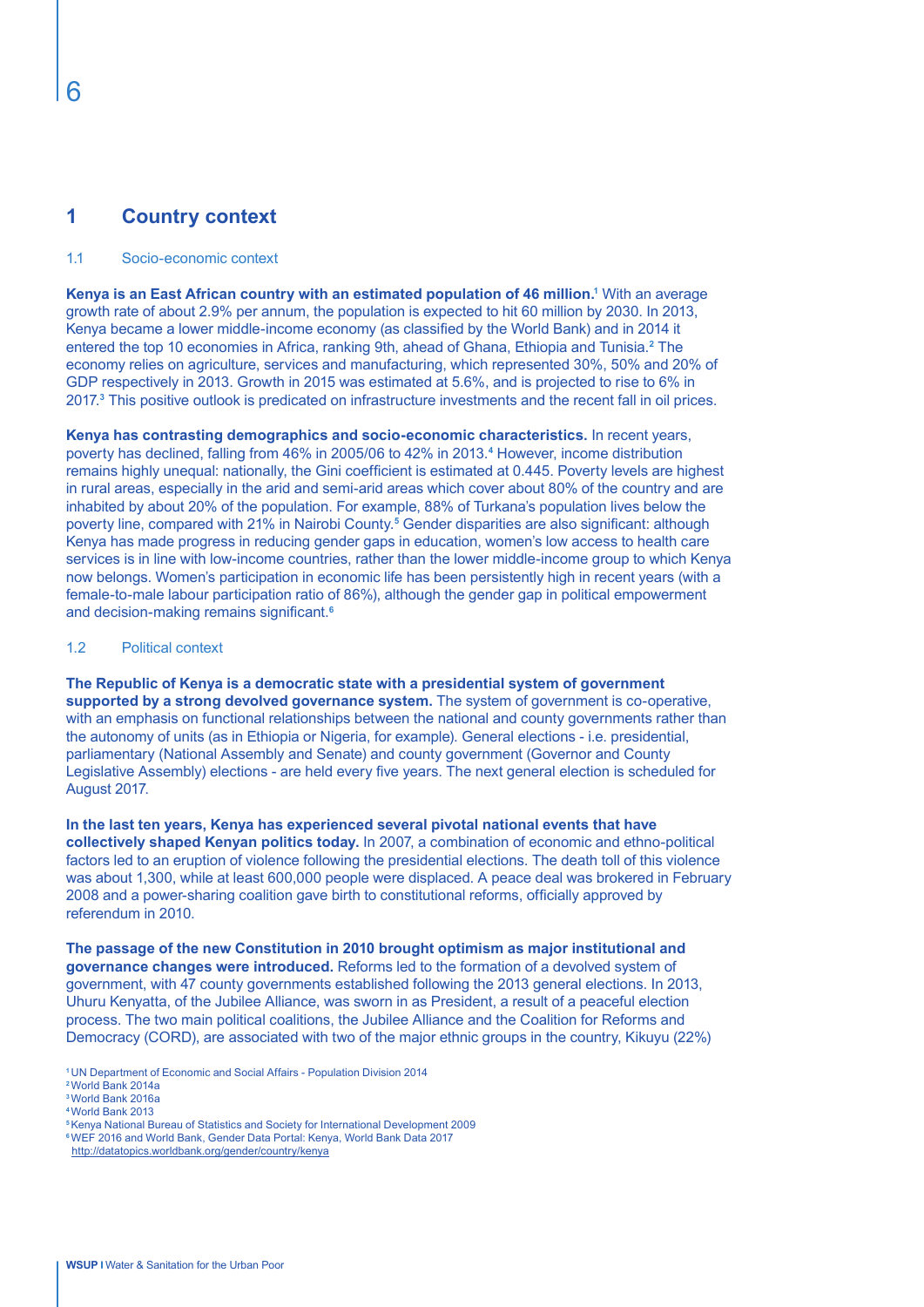and Luo (13%) respectively. Other major ethnic groups include Luhya (14%) and Kalenjin (12%). Many communities traditionally vote along ethnic lines.

**In practice, issues of corruption, nepotism, ethnicity and political patronage remain major challenges as the country is only slowly engaging in constitutional reforms.** Deep tensions between two key majority ethnic groups (Luo and Kikuyu) remain.**<sup>7</sup>**

1.3 Commitment to development and to pro-poor services

**Kenya's Constitution and Vision 2030 are the country's long-term social and economic development blueprint.** Both illustrate Kenya's commitment to development and pro-poor services. The Constitution puts human rights at the centre of public policy, decision-making and development, as it establishes the Bill of Rights as an integral part of Kenya's democratic state.

**The Bill of Rights declared water supply and sanitation services basic rights, together with health, housing, education, food and social security.** The Bill emphasises the principles of equitable development and sharing of national resources, and provides for affirmative action programmes to ensure that minorities and marginalised groups have reasonable access to basic services.

**Poverty reduction is a key objective of Kenya Vision 2030 and its Medium-Term Plan II (2013-2017).** Vision 2030 aims to enhance equity and wealth creation opportunities for the poor by making equity a recurrent principle in all its economic, social and political programmes. Special attention is given in the Medium-Term Plan to investments in the arid and semi-arid districts, communities with high incidences of poverty, unemployed youth, women, and all vulnerable groups.**<sup>8</sup>** Vision 2030 also aims to enhance both the scale and pace of economic transformation through infrastructure development, seen as a key driver in promoting trade and economic growth.

**Infrastructure investment makes up the largest share of development spending, but this is highly focused in the transport and energy sectors (75% of the infrastructure budget in 2013/2014).** In contrast, budgets for environment, water and natural resources accounted for only 1.1% of GDP in 2013/2014, and actual budget execution represented only 0.6% of GDP due to poor absorption capacity.**<sup>9</sup>**

1.4 Administrative set-up and decentralisation level

**The 2010 Constitution created a new structure of devolved government.** It divides the territory of Kenya into 47 counties, which are political entities with fiscal and legal autonomy and mandated to provide social infrastructure, ensure basic services and local economic development, among other functions. The Constitution requires county governments to decentralise their functions to lower tiers of government (see below).

**Elections in March 2013 marked the official launch of the devolved government system.** The 47 new county governors and county assemblies were elected and began the challenging work of setting up the new governments, as well as a new national Senate representing the interests of the counties at national level. Kenya's devolved system is "among the most rapid and ambitious devolution processes going on in the world."**<sup>10</sup>**

Rohwerder 2015 Office of the Prime Minister 2012 World Bank 2014a World Bank 2012

7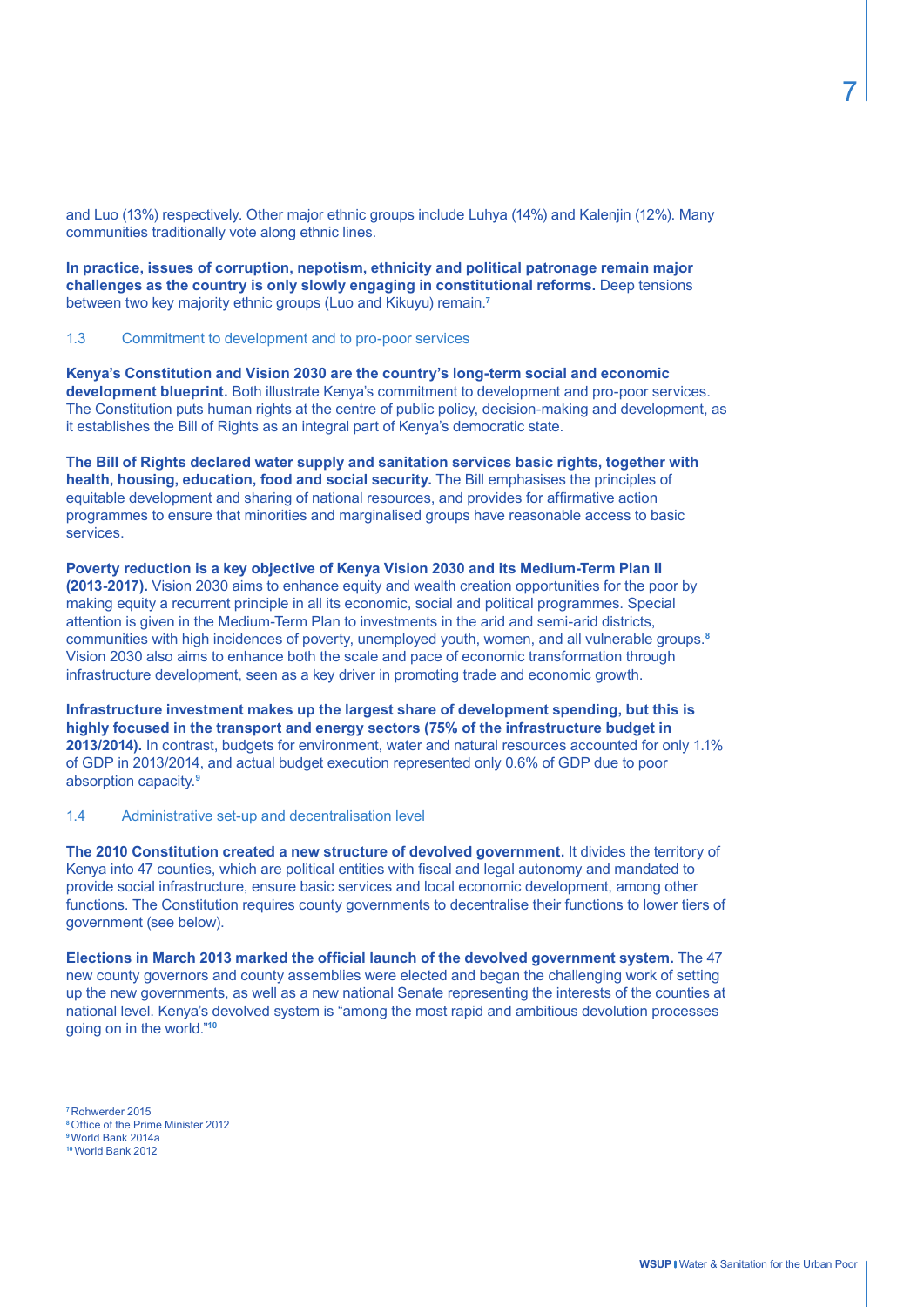**With the adoption of the Constitution, all functions that were previously assigned to local authorities (namely 45 municipal councils, 62 town councils, 67 county councils and the Nairobi City Council) were transferred to counties.** In practice, the immediate effect of devolution is the recentralisation of urban functions, except in the two largest urban centres, Nairobi and Mombasa, which were designated city counties (i.e. the Nairobi and Mombasa city councils were transformed into county governments).

**The County Government Act 2012 provides that the functions and provision of services of each county government should be further decentralised to lower tiers of government.** In urban areas, cities, municipalities and towns can be established when a population reaches 500,000, 250,000 and 10,000 respectively. Nairobi and Mombasa are currently the only urban agglomerations that are cities. Several counties are in the process of establishing municipalities and towns (town committees have less power and autonomy than municipal boards, which have separate legal status). As of January 2017, no county had yet established these lower tiers of government. Urban areas remain fully dependent on county governments both for function assignments and the funding to carry out their functions.

**National and county government responsibilities with respect to public finance are set in the Public Finance Management Act (PFM 2012).** In order to ensure counties' maximum autonomy, the PFM Act provides for an unconditional transfer of a share of national revenues from the central government to counties. This share between national and county governments is determined by the Commission on Revenue Allocation, based on a formula that takes into account counties' population size and poverty rates, among other parameters. The PFM Act also mandates counties to allocate at least 30% of their expenditure to development spending. Devolution has, however, created a funding crisis for many urban counties (Box 1).

#### **Box 1: The funding crisis in urban counties**

The Commission on Revenue Allocation's national revenue sharing formula has not yet taken into account the unique funding needs of counties with large urban areas. This has led to a serious crisis in financing urban infrastructure and basic services such as sanitation, especially for the large cities and highly urbanised counties including Nairobi, Mombasa, Kisumu, Nakuru, Ausin Gishu (Eldoret), Kakamega, Embu and Meru. Predominantly urban counties have consequently been subjected to fiscal shocks as shown in the figure below, as they are required to manage devolved functions with fewer resources than before devolution. For example, the four largest urban counties have to manage devolved functions with only 60% of their previous resource allocation, despite large additional administrative costs such as the county assemblies and executives, which were not part of the old local government system. They are also required to meet significant mandatory costs associated with servicing the debt they inherited, which are not factored into these calculations.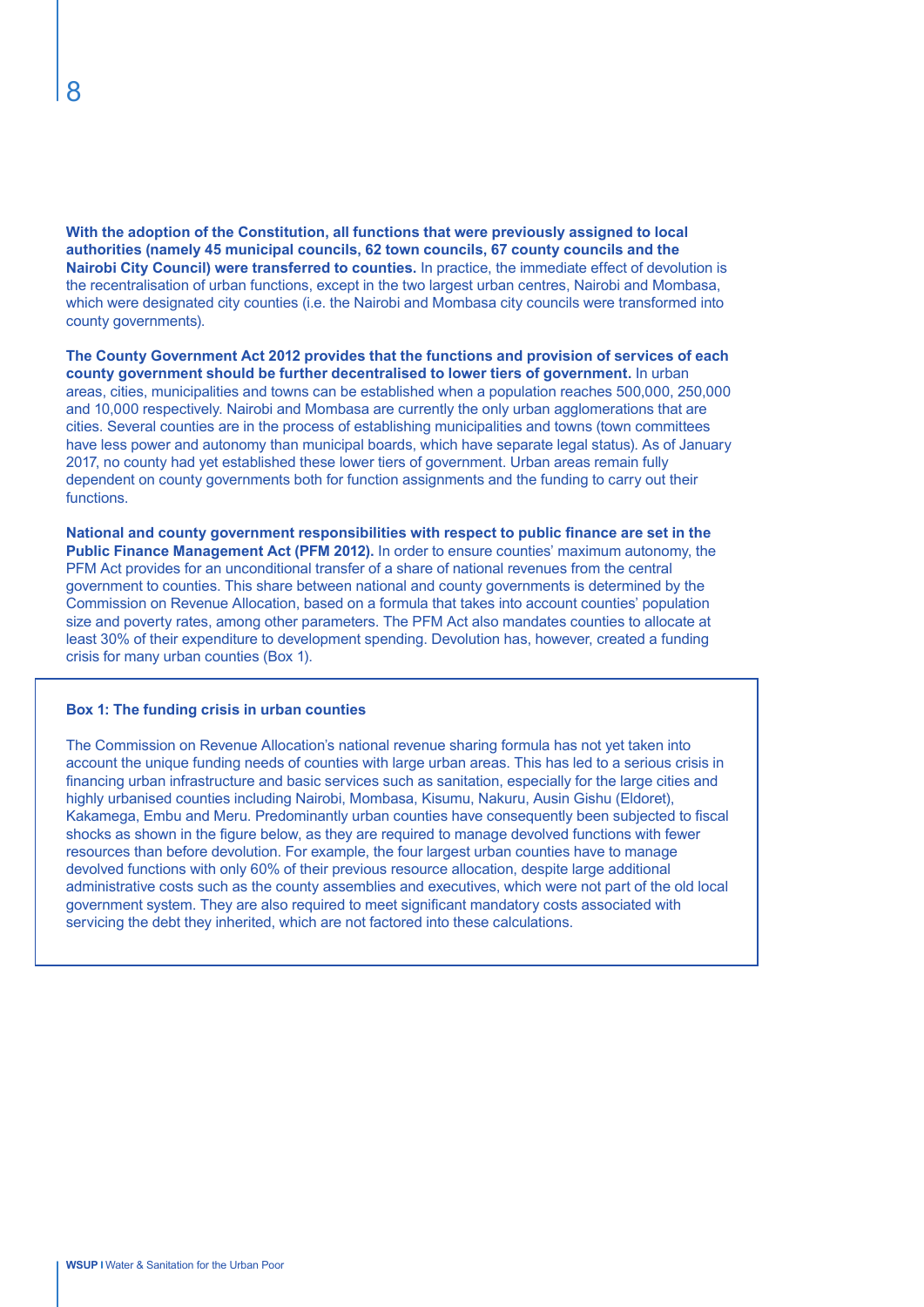

#### **Figure 1: Reduction in urban counties' budget in 2013/14 (compared with 2012/13)**

#### **Source: World Bank 2016b**

**As of January 2017, nearly all counties have established the basic constitutive structures and local government systems.** In the first year of devolution, 2013/14, about 20% of total government expenditure was spent at sub-national level (this is below the levels of devolved funds in federal countries such as Nigeria, but in line with other countries in the region, such as Tanzania). However, only 10 counties had reached the 30% threshold required by the PFM Act on development expenditure. Counties still depend, in large part, on their share of national resources to fund both capital and recurrent activities, as the counties' own-revenue collection rates are low. For example, although they targeted to collect at least 1.2% of GDP as own-source revenue in 2013/2014, on average counties only managed to collect 0.5%. In addition, counties underspent their budget allocation, with an overall execution rate of only 63%.**<sup>11</sup>**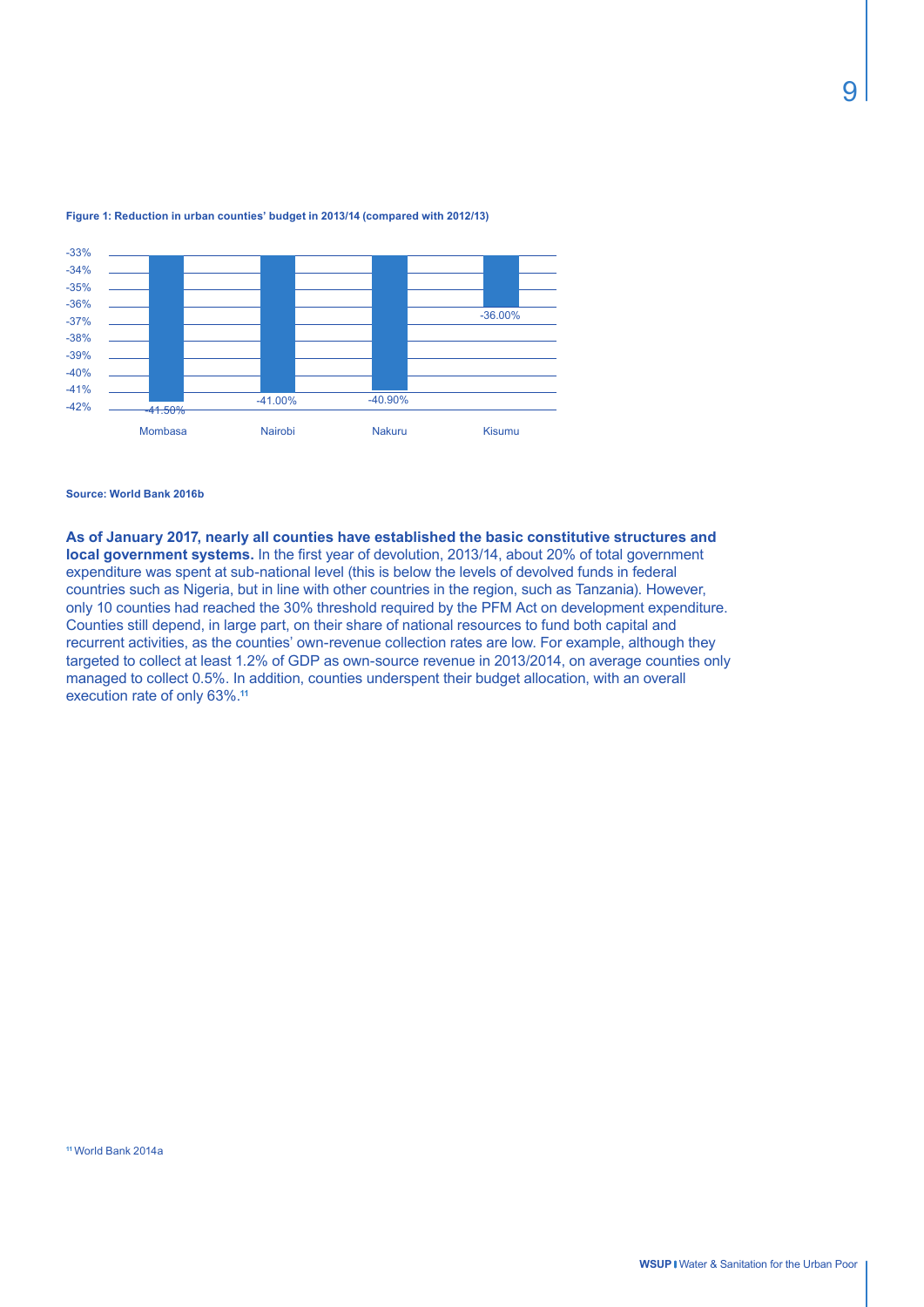# **2 Access to urban sanitation services**

#### 2.1 Urbanisation situation

**Kenya is at an early stage of urbanisation and is still predominantly rural.** Data on the current urban population is difficult to obtain, as the latest national census was conducted in 2009. International organisations such as the World Bank and the UN estimate that only 25% of the population lived in urban areas in 2015. But these estimates only consider urban centres. The 2009 national census, which included peri-urban areas, estimated the urban population to be 32%. Similarly, the urbanisation rate is difficult to estimate, due to a lack of reliable recent data. The World Bank estimates it at 4.3% per annum and projects that the urban population will make up over 50% of the population by 2050.**<sup>12</sup>**

**Based on the 2009 population census, half of the urban population resides in 11 major urban centres.13** Nairobi, the capital city, makes up about 25.9% of Kenya's urban population, with over 3.1 million residents in 2009, followed by Mombasa (7.7%), Kisumu (3.2%), Nakuru (3.1%), Eldoret (2.6%), Kikuyu (2.2%), Ruiru (2%), Kangundo-Tala (1.8%), Naivasha (1.4%), Thika (1.3%) and Machakos (1.3%).

**Urban growth has generally been established around population centres and productive agricultural regions.** Most urban dwellers live near the Northern Corridor, which connects Mombasa Port through Nairobi to Malaba, with a branch line to Kisumu in the west.**<sup>14</sup>** The concentration of population along the Northern Corridor has led to the development of three important hubs: the coastal hub around Mombasa, the central hub around Nairobi, and the western hub around the urban centres of Kisumu, Eldoret, Kericho, and Nakuru. Table 1 below shows the projected population for some of the major urban centres in Kenya up to 2030. Nairobi City County alone will be home to about 7 million people, double the figure recorded in the last census in 2009.

| Urban centre   | 1990  | 1995  | 2000  | 2005  | 2010  | 2015  | 2020  | 2025  | 2030  |
|----------------|-------|-------|-------|-------|-------|-------|-------|-------|-------|
| Nairobi        | 1.380 | 1.755 | 2.214 | 2.677 | 3.237 | 3.915 | 4.792 | 5.870 | 7.140 |
| <b>Mombasa</b> | 476   | 572   | 683   | 802   | 940   | 1.104 | 1.326 | 1.619 | 1.973 |
| <b>Nakuru</b>  | 168   | 194   | 224   | 256   | 293   | 335   | 396   | 482   | 589   |
| Eldoret        | 116   | 141   | 173   | 213   | 261   | 321   | 397   | 489   | 598   |

#### **Table 1: Projected population (in thousands) of some major urban centres in Kenya**

#### **Source: UN Department of Economic and Social Affairs - Population Division 2014**

Of the 25 largest urban areas in Kenya, 10 (including Nairobi City County itself) are within the greater Nairobi metropolitan area (yet to be formally established). These 10 urban areas contain about 5.77 million people and nearly 40% of Kenya's urban population. Of these 10 urban settlements, three (Thika, Juja, and Kitengela) were among the 10 fastest-urbanising areas in Kenya, and four others - Mavoko, Ngong, Ongata Rongai, and Ruiru - were in the top 25 fastest-urbanising areas.**<sup>15</sup>**

**Urban growth is mainly fuelled by the high rate of rural-to-urban migration, as people move to urban areas in search of better employment opportunities, services and living standards.** Other factors driving urban growth include boundary changes and the reclassification of small agglomerations from rural to urban.**<sup>16</sup>**

**<sup>12</sup>**World Bank, World Development Indicators 2015

**<sup>13</sup>**Kenya National Bureau of Statistics 2009

**<sup>14</sup>**World Bank 2016b **<sup>15</sup>**ibid

**<sup>16</sup>** National Council for Population and Development 2013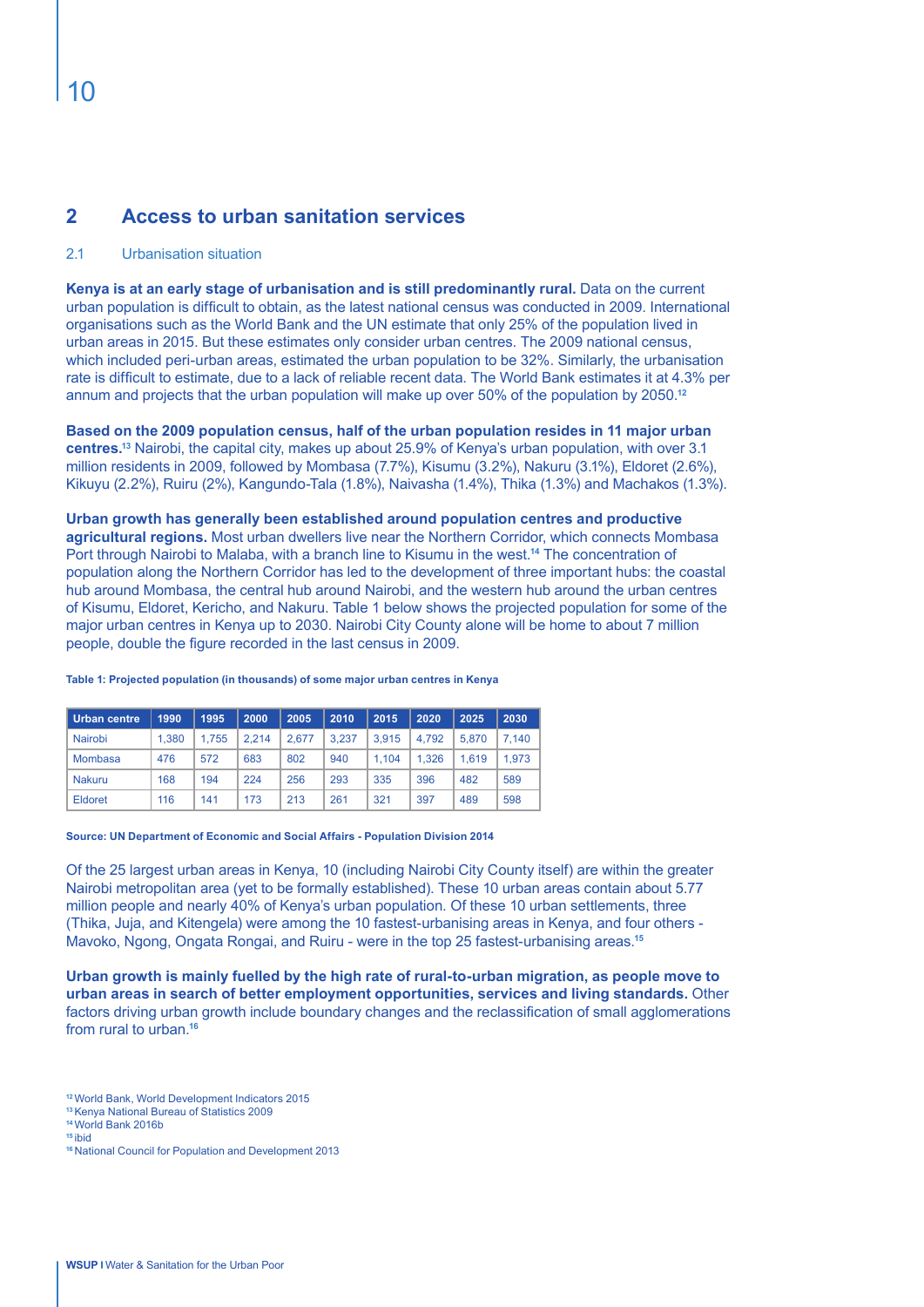#### 2.2 Slum characteristics

**Rapid urban growth has brought social and economic challenges.** The percentage of the urban population in Kenya living below one dollar a day rose from 29% in 1992 to 33% in 2005 with nearly 75% of slum dwellers living below the poverty line.**17, 18** This increasing population has also put a strain on the existing urban infrastructure including housing, transportation and health facilities. As towns become congested, the number of informal settlements, associated with declining quality-of-life and living standards, has risen. The last census estimates that about 15% of the country's urban population lives in informal settlements. Kisumu leads with a high proportion of informal settlement population (46.9%) followed by Nairobi (36.2%), Mombasa (23.55%), Eldoret (23.3%) and Thika (10.9%).

**While low-income urban settlements, including urban slums, differ markedly from each other, there are some shared characteristics.** These include high population density and mobility, high crime levels and, for some, a lack of social cohesion. Table 2 summarises some common slum characteristics in Kenya.

#### **Table 2: Common characteristics of slums in Kenya**

| <b>Feature</b>                                    | <b>Characteristics</b>                                                                                                                                                                                                                                                                                                                                                                                                                                                                                                                                                                                                                                 |
|---------------------------------------------------|--------------------------------------------------------------------------------------------------------------------------------------------------------------------------------------------------------------------------------------------------------------------------------------------------------------------------------------------------------------------------------------------------------------------------------------------------------------------------------------------------------------------------------------------------------------------------------------------------------------------------------------------------------|
| Population and socio-<br>cultural characteristics | High population density.<br>Ethnically mixed, but some areas predominantly inhabited by particular ethnic groups or religious<br>communities.<br>Large presence of transient population (new arrivals from rural areas, students, etc.)<br>Strong presence of civil society organisations (NGOs, faith-based organisations, community-based<br>self-help groups).                                                                                                                                                                                                                                                                                      |
| Socio-economic<br>characteristics                 | Low income levels.<br>High unemployment levels (youth employment levels in particular).<br>Local economy dominated by the informal sector (small-scale businesses, trade, and casual labour).<br>Formal employment mainly limited to low-grade government or local authority roles, shop attendants,<br>security quards, drivers; others are day-wage earners in the construction industry and other industrial<br>sectors.<br>Pattern of economic differentiation, with the majority of residents being poor or very poor while a few<br>residents are well-off local entrepreneurs, landlords, etc.<br>High crime levels (robbery, vandalism, etc.). |
| Land ownership and<br>planning                    | Lack of security of tenure for many residents.<br>Planned areas on public lands; unplanned areas on private lands.<br>Majority are tenants, with landlords often residing on-plot.<br>Accommodation often several households living in a single compound.<br>Often located in marginal or poorly drained areas e.g. areas with a high water table, swampy areas, flood-<br>prone areas, or areas on steep hills.                                                                                                                                                                                                                                       |
| <b>Housing characteristics</b>                    | Variable housing quality, depending on land tenure, with owners occupying while tenants often use<br>temporary structures.                                                                                                                                                                                                                                                                                                                                                                                                                                                                                                                             |
| Infrastructure and<br>services                    | Lack of or limited access to basic services such as safe water and sanitation.<br>Challenges in obtaining land for the construction of water and sanitation infrastructure (such as water kiosks<br>and public sanitation facilities).<br>Poor condition of existing infrastructure.<br>Prevalence of informal water service providers (water resellers), often controlled by cartels.<br>Unregulated prices of water and sanitation services.                                                                                                                                                                                                         |

**Source: Majidata (www.majidata.go.ke)**

**<sup>17</sup>**Kenya National Bureau of Statistics 2006 **18** World Bank 2006

11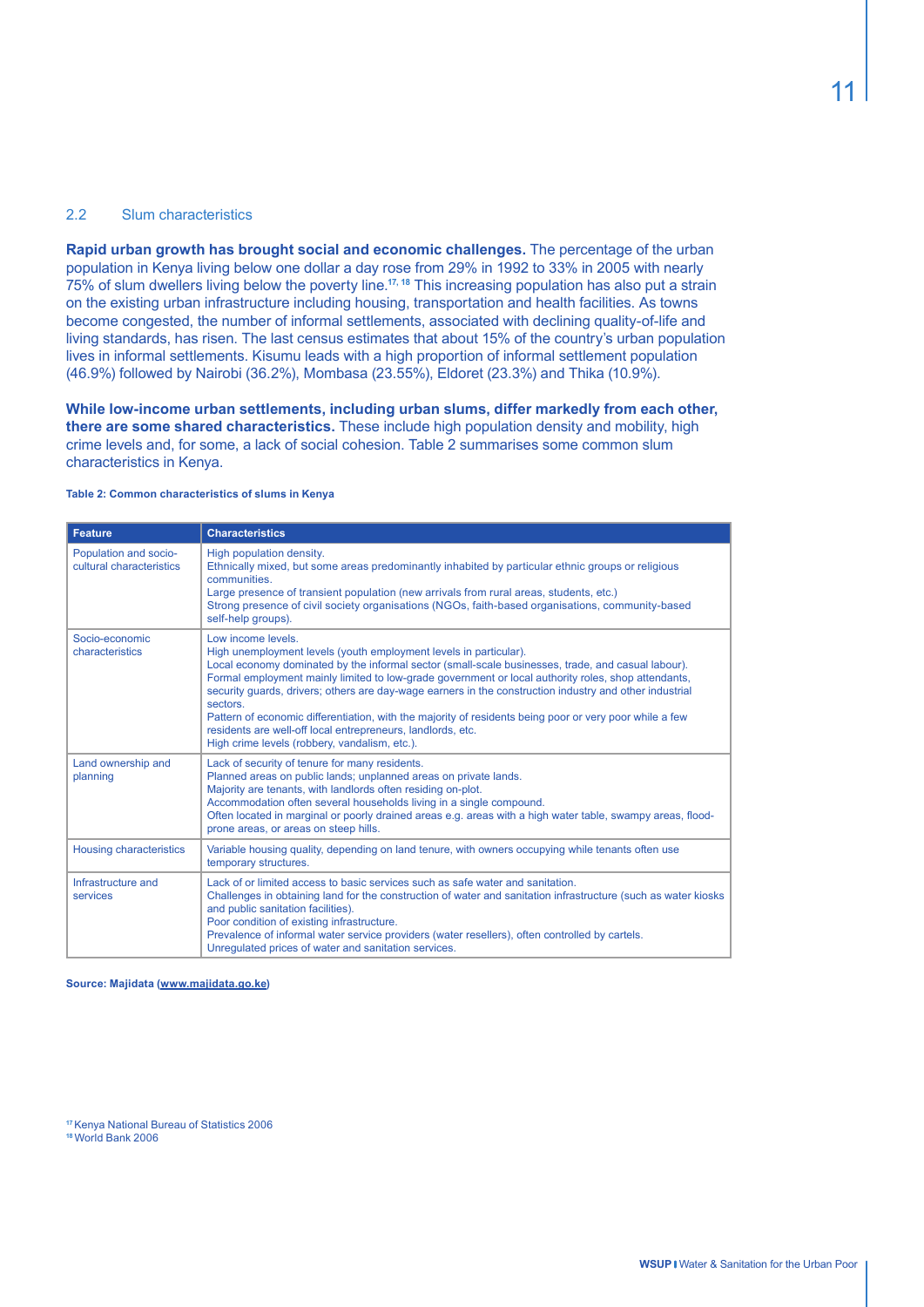#### 2.3 Access to basic sanitation

**According to the 2015 Demographic and Health Survey (DHS 2015), only 2.5% of the urban population had access to private (own-household) improved sanitation in 2014.19** The Joint Monitoring Program (JMP) has a slightly higher figure, estimating access to improved sanitation facilities at 31% in 2015. Shared facilities are predominant in urban areas: 50% of urban dwellers use such facilities according to the DHS (48% according to the JMP). Open defecation is practiced by 3% of urban residents. An estimated 18% use unimproved facilities (other than shared) (Figure 2).





#### **Source: JMP 2015**

There has been only a marginal improvement in sanitation coverage within the last 25 years (1990-2015), from 27% in 1990 to 31% in 2015. The rate of open defecation remained constant at 3% since 1990.**<sup>20</sup>** Although inadequate sanitation affects all segments of the society, research shows that Kenyan women are disproportionately impacted.

#### **Box 2: The impact of poor sanitation on women in Kenya's low-income areas**

A study conducted in Mathare (a low-income area of Nairobi) found that an average of 85 households shared one toilet, and that the mean distance between a household and a functioning toilet was 52 metres. While 92% of households within 30 metres of a toilet reported good health, only 33% of households more than 30 metres from a toilet reported good health. The survey found that 30% of women reported at least one episode of diarrheal disease within the previous month. Diarrheal disease was also mentioned as the most frequently reported illness for children. Insecurity and indignity related to inadequate sanitation were key concerns for women and girls. Women expressed feeling vulnerable when using public toilets that are far from their homes and that do not have locks on doors or proper lighting at night. Fear of rape, especially at night, could lead to women not drinking fluids, chronic constipation, and using a bucket in their home as a toilet. Evidence suggests that the majority of sexual violence in slums occurs in the context of using a toilet, bathing, and/or menstrual hygiene. This is very relevant given that over 36% of women in the Nairobi slum of Kibera report that they have been physically forced to have sex (compared to 14% of all Kenyan women).

**Sources: Corbun & Hilderbrand 2015 and Amnesty International 2010**

**<sup>19</sup>**Kenya National Bureau of Statistics 2015 **<sup>20</sup>**JMP 2015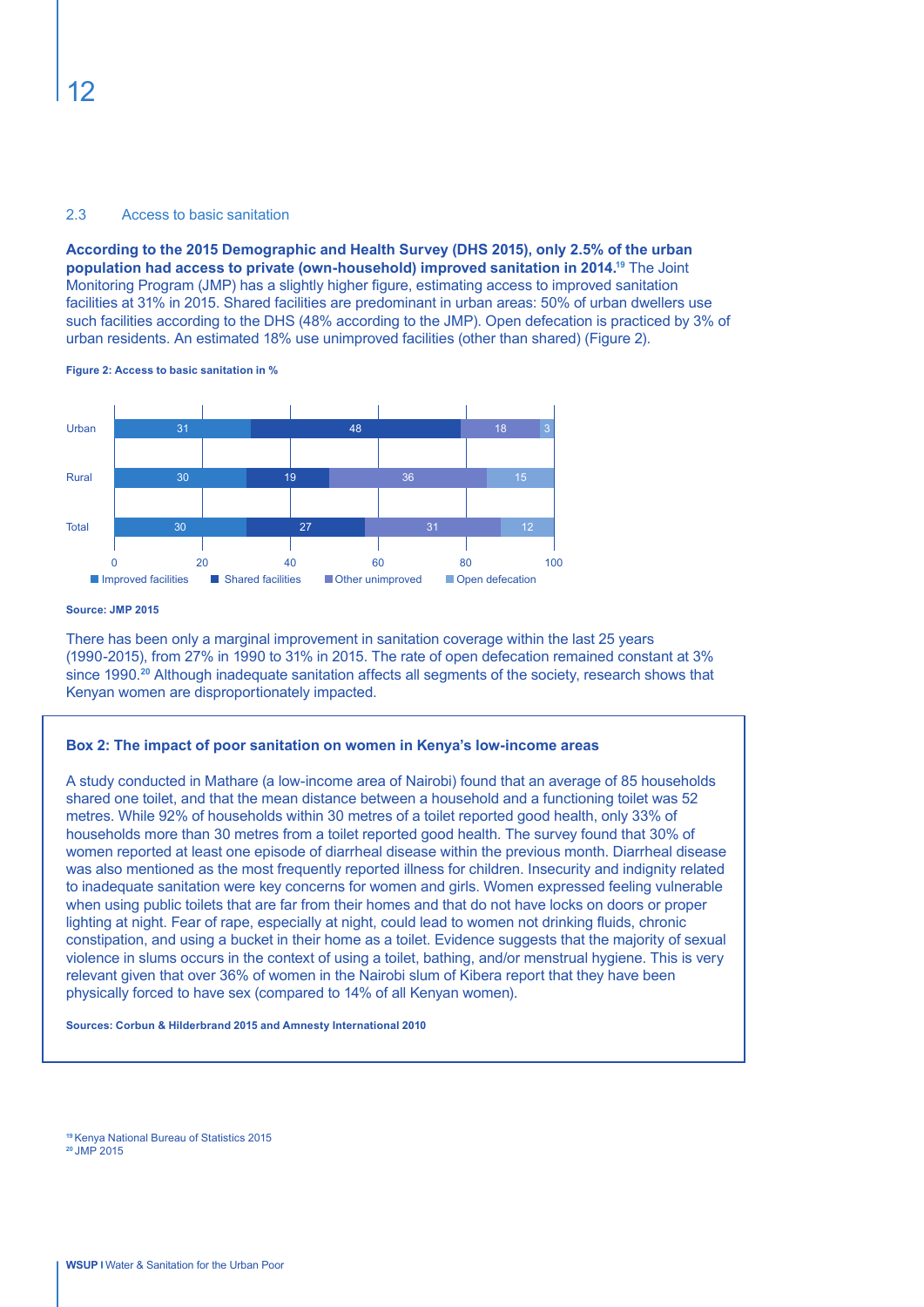**Onsite sanitation is the norm for the majority of urban residents.** The DHS estimates that 21% of urban dwellers use pit latrines with slabs; 16% use VIP latrines; 13% have a toilet facility with septic tanks; and nearly 5% percent use flush/pour flush pit latrines. Only 0.5% of the population use composting toilets. Estimates of access to sewerage services vary from 12% (in the Environmental Sanitation and Hygiene Policy) to 20% (DHS). The Water Services Regulatory Board (WASREB) estimates national sewerage coverage to be 19%.**<sup>21</sup>**

#### 2.4 Access to transport and treatment services

There are no consolidated and up-to-date data on the availability and quality of transport and treatment services for wastewater and sludge in all urban centres of Kenya. In total, the eight Water Services Boards (asset owners of water and sewerage infrastructure, see Section 4.2) have an estimated 3,267,246 connections to the sewerage system, with coverage rates ranging between 2% and 32% of their service area.**<sup>22</sup>** In terms of service quality, the Kenya Environmental Sanitation and Hygiene Policy paints a bleak picture of sewage transport and treatment services (Box 3).

#### **Box 3: The situation of sewerage services in Kenya**

The Kenya Environmental Sanitation and Hygiene Policy estimates that 12% of the population use sewerage services, but only 5% of the national sewage is effectively treated. Of the wastewater that enters the sewer network, only about 60% reaches treatment plants. There are about 43 sewerage systems in Kenya and wastewater treatment plants in 15 towns (serving a total population of 900,000 inhabitants). The operational capacity of these wastewater treatment plants is estimated at around 16% of design capacity, due to inadequate operation and maintenance, as well as low connection rates to sewerage systems. These are often neglected and characterised by blockages owing to intermittent water supply. The most common solution for wastewater treatment in Kenya is waste stabilisation ponds, which mix industrial effluent and domestic sewage, resulting in inadequate wastewater treatment. Burst sewers and non-functional treatment plants that discharge raw sewage into watercourses are also common.

**Source: Ministry of Health 2016 based on data from 2009.**

**Access to transport and treatment services for onsite sanitation is equally poor.** Shit Flow Diagrams (SFDs) have been produced for Kisumu**<sup>23</sup>**(419,072 people dependent on onsite sanitation) and Nakuru**<sup>24</sup>** (369,839 people dependent on onsite sanitation), indicating that over 65% of excreta produced in these cities ends up in the environment untreated, due to inefficient transport and treatment services.

WASREB 2015 WASREB 2015 Furlong 2015 Furlong 2016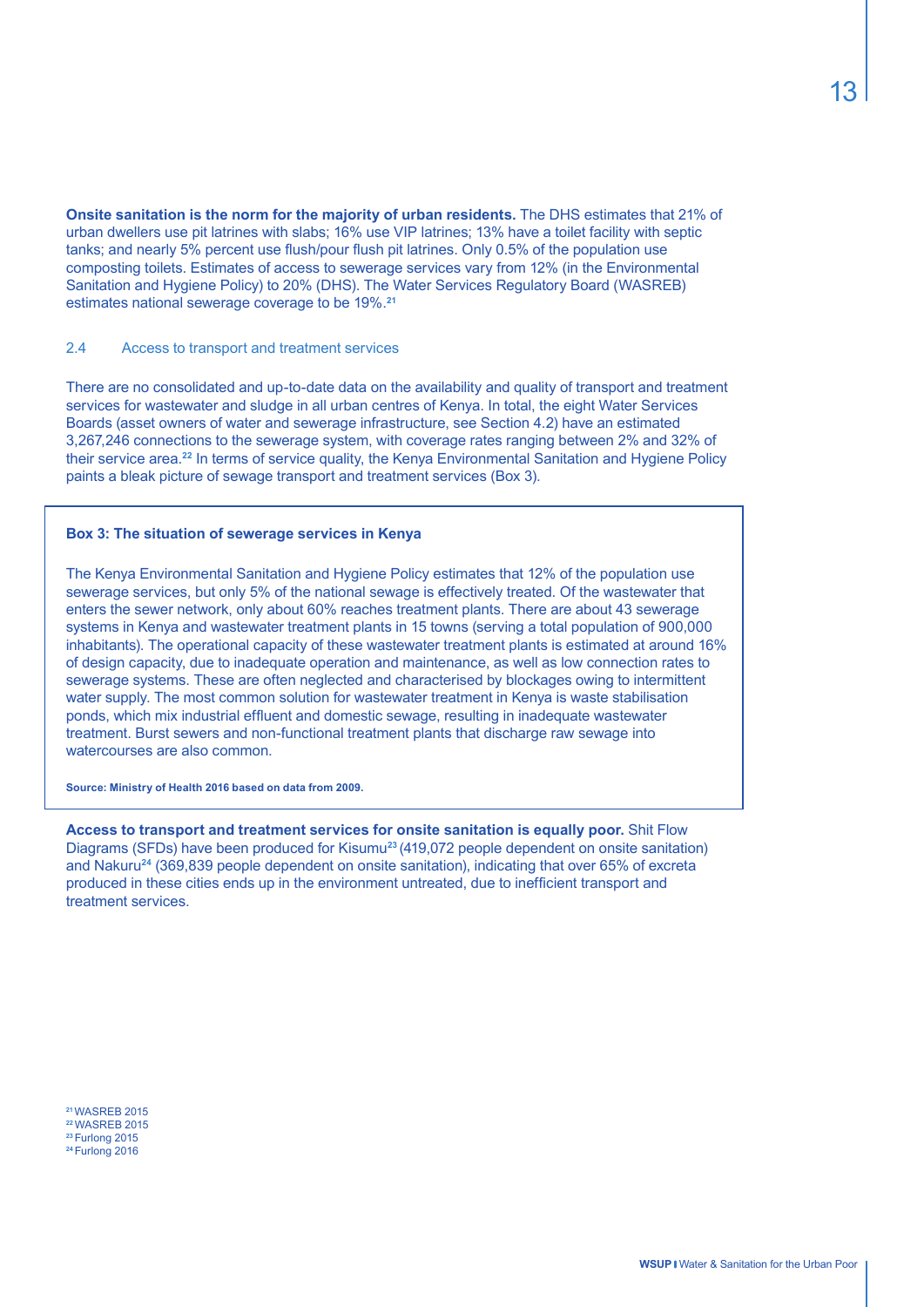# **3 Legal and policy framework for urban sanitation**

#### 3.1 Legal framework

The overarching legal framework for urban sanitation is provided by the Constitution which defines access to a clean and healthy environment, adequate housing and sanitation as rights for all, including women and vulnerable groups. The Constitution requires the State to take legislative measures (e.g. setting standards for service delivery) to ensure the progressive realisation of the right to sanitation. The Constitution also gives every person the right to institute court proceedings when his/her rights to sanitation have been denied, violated, infringed or threatened.

At statutory level, the existing legal environment for sanitation remains fragmented with sanitation-related laws scattered across various legal instruments. The main legal acts pertaining to sanitation are presented in Table 3 below.

#### **Table 3: Main legal acts pertaining to urban sanitation**

| Act                                                                      | <b>Key points</b>                                                                                                                                                                                                                                                                                                                                                                                                                                                                                                                                                                                                                                                                                                                                                                                                                    |
|--------------------------------------------------------------------------|--------------------------------------------------------------------------------------------------------------------------------------------------------------------------------------------------------------------------------------------------------------------------------------------------------------------------------------------------------------------------------------------------------------------------------------------------------------------------------------------------------------------------------------------------------------------------------------------------------------------------------------------------------------------------------------------------------------------------------------------------------------------------------------------------------------------------------------|
| Water Act (2002)                                                         | Introduced important reforms in the sector, separating responsibilities for asset ownership from the<br>operation of water and sewerage infrastructure, creating autonomous utilities and an independent sector<br>regulator, ring-fencing revenues within the sector, and establishing a framework for utilities and other<br>Water Service Providers (WSPs) to move towards cost-reflective tariffs.                                                                                                                                                                                                                                                                                                                                                                                                                               |
| Water Act (2016)                                                         | Issued to reflect constitutional changes and adjusting the institutional arrangements, based on on<br>devolution reforms.                                                                                                                                                                                                                                                                                                                                                                                                                                                                                                                                                                                                                                                                                                            |
| Environment<br>Management and<br><b>Coordination Act (EMCA)</b><br>1999) | Provides the legal framework for environmental management and conservation and established the<br>National Environment Management Authority (NEMA). EMCA provides regulations on water pollution<br>prohibition, effluents to be discharged into the sewerage system, licensing for discharge of effluents,<br>standards for waste, licenses for existing waste disposal sites and plants, etc.                                                                                                                                                                                                                                                                                                                                                                                                                                      |
| <b>Urban Areas and Cities</b><br>Act (2011)                              | Provides for the classification, governance, and management of urban areas and cities and the criteria of<br>establishing urban areas. One of the criteria for classifying an area as urban or city or a municipality is the<br>capacity to effectively and efficiently deliver essential services including sanitation services and the capacity<br>for functional and effective waste management and disposal. To this end every city and municipality (yet<br>to be established as of January 2017) must formulate and operate within the framework of an integrated<br>development plan. The Urban Areas and Cities Act also provides the basis for promoting service provider<br>contracting, public-private partnerships, and joint ventures as well as the regulation of city, municipal, and<br>town services. <sup>25</sup> |
| <b>County Government Act</b><br>(2012)                                   | Provides the basis for sanitation planning and performance management within each country's integrated<br>development plan. The Act requires that in planning for services the county governments must provide clear<br>input, output, and outcome performance indicators, including the percentage of households with access to<br>basic services including water and sanitation.                                                                                                                                                                                                                                                                                                                                                                                                                                                   |
| Public Health Act (1986)                                                 | Makes provisions to promote public health and prevent infectious, communicable, or preventable diseases.<br>The Act makes proscriptions on sanitation and housing and prohibits nuisance injurious to health, including<br>unsafe housing (including those which are liable to favour the spread of any noxious matter such as<br>wastewater).                                                                                                                                                                                                                                                                                                                                                                                                                                                                                       |

**The absence of a coherent legislative and regulatory framework for sanitation means that service delivery lacks a set of normative principles reflecting current development objectives.**  In order to fill this gap, the Ministry of Health, with support of the World Bank, UNICEF and other partners, has embarked on the process of developing a National Environmental Health and Sanitation Bill (expected to be published in 2017). The Ministry of Health has also developed a Prototype County Environmental Health and Sanitation Bill to assist the county governments in enacting county legislation for achieving the right to sanitation and a clean and healthy environment; ensuring effective execution of the sanitation functions and powers vested in the county governments; and enabling effective provision and regulation of sanitation services within the counties.

**25** Government of Kenya 2012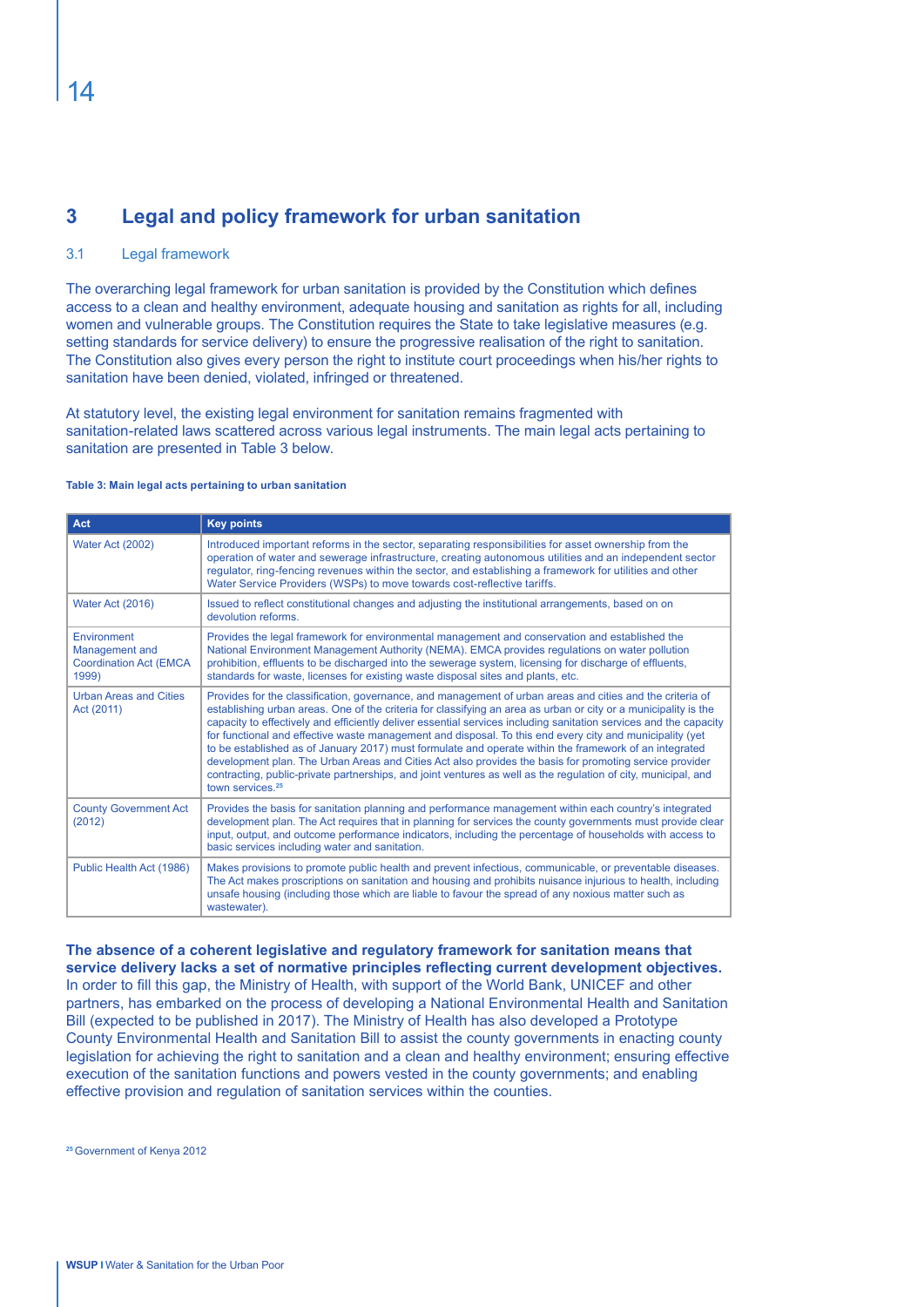**Some counties have a licensing system in place for operators involved in mechanical faecal sludge emptying.** In Kisumu, Nairobi and Mombasa, in addition to their trading licence, vacuum tank operators need to obtain a license from the National Environment Management Authority (NEMA) and a tipping licence issued by the utility company. The license fees can be issued for each truck (as in Kisumu) or on a dumping basis (as in Nairobi and Mombasa). In Nairobi operators also require an exhausting licence issued on a truck-by-truck basis.

#### 3.2 Policy framework

**The overarching policy framework for urban sanitation is provided by the Constitution, the Kenya Vision 2030 and the Kenya Environmental Sanitation and Hygiene Policy 2016-2030.** 

**The Kenya Vision 2030, developed in 2007 and revised in 2012, states the aim of universal access to sanitation by 2030.** It proposes a number of strategies for urban areas, including:

- Improving community sanitation;
- Developing and expanding sewerage schemes;
- Improving the planning of informal urban settlements;
- Encouraging public-private partnerships in the development and management of sewerage systems**<sup>26</sup>**; and
- Providing solutions that can provide "Total Hygienic Sanitation" including clean toilets, safe sludge removal and effective sludge treatment.

**The Kenya Environmental Sanitation and Hygiene Policy (KESHP) 2016–2030, launched in May 2016, provides the broad guidelines for both state and non-state actors to work towards ensuring universal access to sanitation by 2030.** The policy aims to make Kenya open defecation free (ODF) by 2030; achieve and sustain 100% access to improved sanitation in rural and urban areas by 2030; and to increase public investment in sanitation and hygiene from 0.2% to at least 0.5% of GDP by 2020 and to 0.9% of GDP by 2030. In line with Sustainable Development Goal 6, the policy emphasises equitable access, including for women and vulnerable groups. In addition, it recognises the need for gender-sensitive campaigns for hygiene promotion, for positive behaviour change campaigning and marketing, and for a real role of women in local decision-making and governance.

**With respect to urban sanitation, the KESHP commits to increase access to improved urban sanitation facilities and to ensure effective waste disposal and management systems.** This would be achieved by promoting low-cost technologies in peri-urban and slum areas. The policy explicitly refers to multiple technologies, ranging from low-cost onsite options (including sanplats and cartridge-based toilets) to conventional sewerage. The policy emphasises the need for sustainable systems for collection and safe disposal of solid waste from residential and commercial areas (including institutions and public places in urban areas); for resource recovery and recycling; and for the development of urban master-plans for treatment of municipal and industrial wastewater.

**The policy also seeks to enhance private sector participation and ensure that market-based solutions are inclusive of the poor and marginalised.** It encourages private sector participation, while recognising that special mechanisms may have to be put in place in order to extend services to the poorest. The policy mentions "market-compatible financing options including new types of cash transfer and social subsidies to enable households in the lower wealth quintiles to purchase through the market, while maintaining incentives for others who can afford to purchase on their own." The policy therefore does not rule out subsidies, but states that they should be aligned with market-based solutions.

**<sup>26</sup>**The Kenya Vision 2020 only refers to sewerage services; by contrast, the 2016 policy recognises the need to develop centralised sanitation services.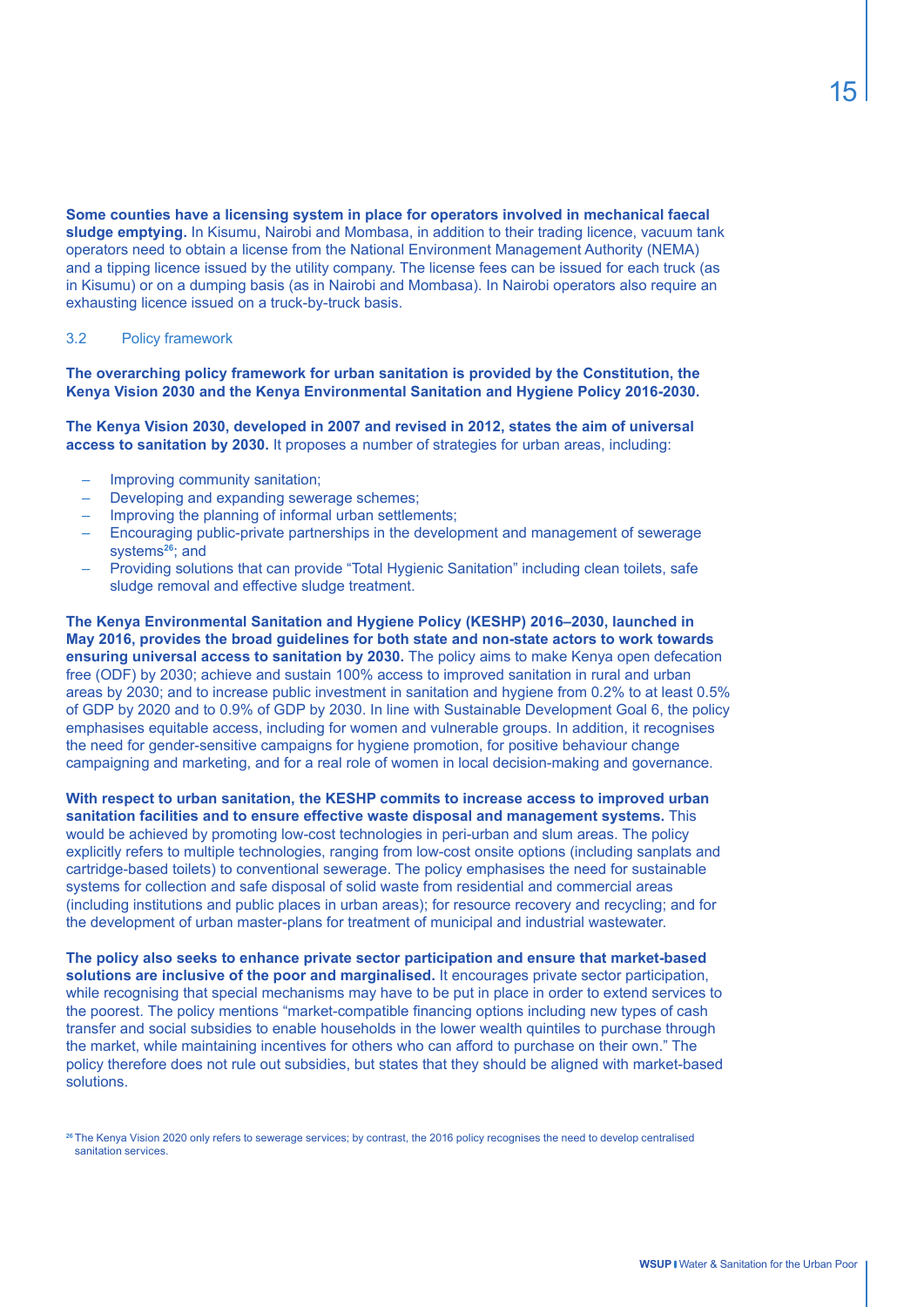**The Kenya Environmental Sanitation Strategic Framework (KESSF) 2016-2020 provides a medium-term framework for the implementation of the KESHP 2016-2030.** It aims to declare 100% of Kenya ODF by 2030. It also aims to ensure that at least 55% of urban households have access to improved sanitation facilities and to increase sewerage coverage by 50% by 2020. Considering the current level of access to sewerage services (12% according to the KEHSP), this target is not unrealistic but would require a substantial injection of public funds into the sanitation sector.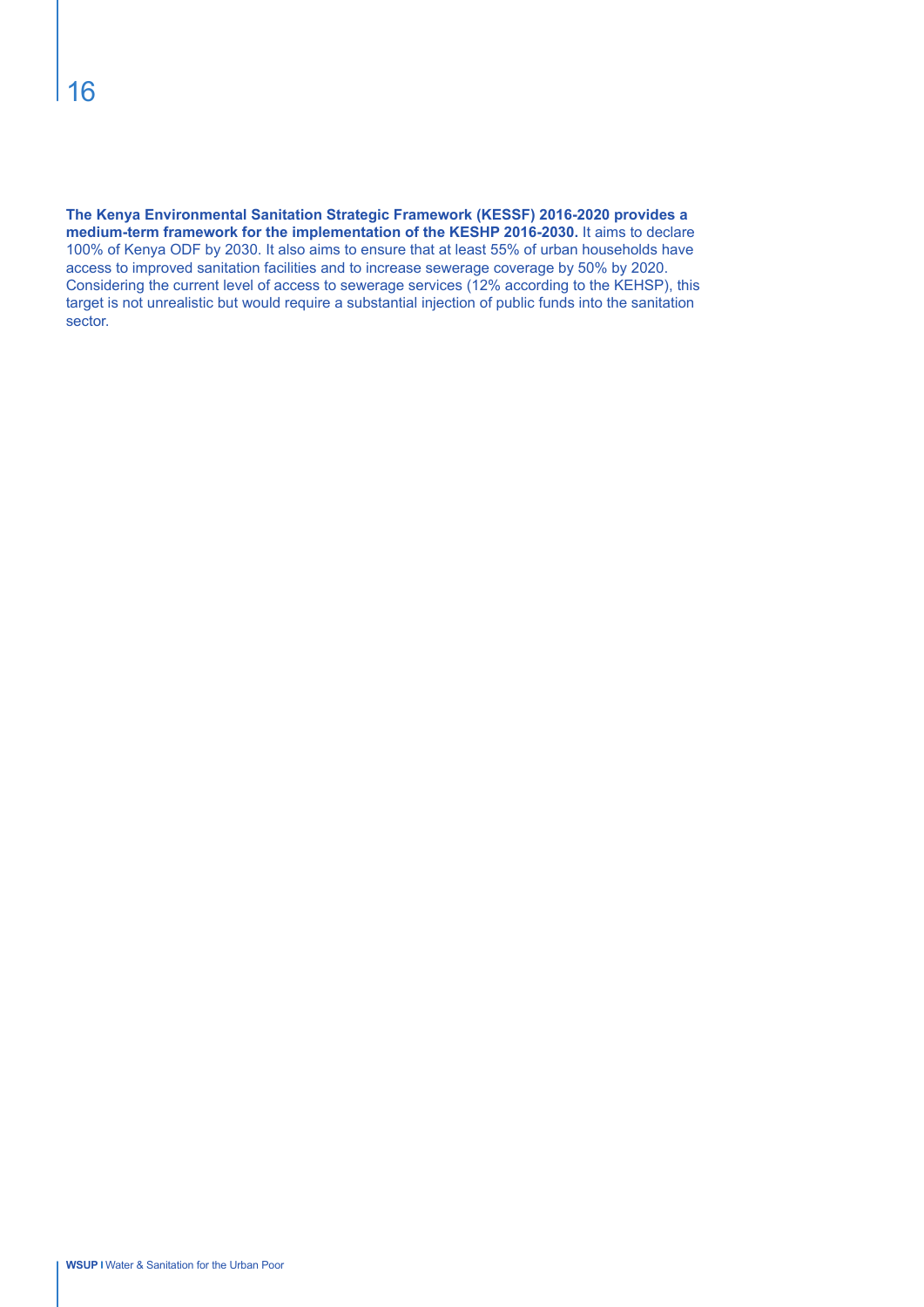# **4 Institutional arrangements for urban sanitation**

Institutional responsibilities for sanitation were defined in the 2002 Water Act. As of May 2017, the revised 2016 Water Act has been enacted but remains to be implemented, with counties arguing that it does not properly reflect constitutional reforms: certainly, the 2016 Act retains a role for central government agencies to plan and develop water and sanitation infrastructure. While the legislation is being disputed, the 2002 Water Act remains the main current text defining institutional functions in the sector.

#### 4.1 National and local level institutions

**At national level, policy and strategy development for the sector is shared between three main ministries:**

- The Ministry of Health oversees the whole sanitation portfolio and is mainly responsible for coordinating rural sanitation and hygiene activities;
- The Ministry of Water and Irrigation is the key institution in charge of the formulation of policies and strategies relating to urban water and sewerage, sector coordination, investment planning, and resource mobilisation; and
- The Ministry of Environment and Natural Resources, through the National Environment Management Authority, is responsible for environmental regulation and providing guidelines for both solid and liquid waste management.

**The regulation and monitoring of urban sanitation services is the responsibility of the Water Services Regulatory Board (WASREB).** WASREB is a non-commercial State Corporation whose core functions include issuing licenses to service providers, approving service provision agreements, developing tariff guidelines, carrying out tariff negotiations, setting standards and developing guidelines for service provision. WASREB licenses Water Service Boards (WSBs) who in turn are given the mandate to sub-contract utilities through Service Provision Agreements. However, there is currently no regulatory framework for small-scale sanitation service providers, who do not fall within the regulatory ambit of WASREB.

**As shown in Figure 3 below, there are overlaps in the institutional set-up of the urban sanitation sector.** Sanitation has several institutional homes: sewerage services explicitly fall under the authority of the Ministry of Water, while onsite sanitation is the responsibility of the Ministry of Health. Regulatory functions are shared by different institutions. Whereas the Water Act 2016 mandates WASREB to regulate sewerage services, the Environmental Management and Co-ordination Act 1999 mandates NEMA to regulate effluent discharge into the sewerage system, pollution control and hazardous waste including pesticides and toxic wastes.

**The sector lacks a coordinating body and an institution that could provide technical assistance to counties for developing sanitation services.** In order to address these gaps, the new Kenya Environmental Sanitation and Hygiene Policy 2016-2030 has proposed the establishment of a statutory body to be known as the National Environmental Sanitation Regulatory and Coordination Authority (NESCRA). This Authority would be tasked to coordinate and regulate sanitation matters throughout the country, including development and enforcement of necessary rules, guidelines and service standards. The proposed National Environmental Health and Sanitation Bill 2017 (under development) provides for the establishment of the Authority.

**The KESHP 2016-2030 outlines the role of universities, colleges and the Kenya Water Institute in the sanitation sector.** These institutions are expected to design and provide specialised training and education programmes to address the shortage of skilled personnel including engineers, planners, technicians, technologists, artisans and prosecutors. Capacity building and training programmes may include the management of sanitation engineering services, governance, public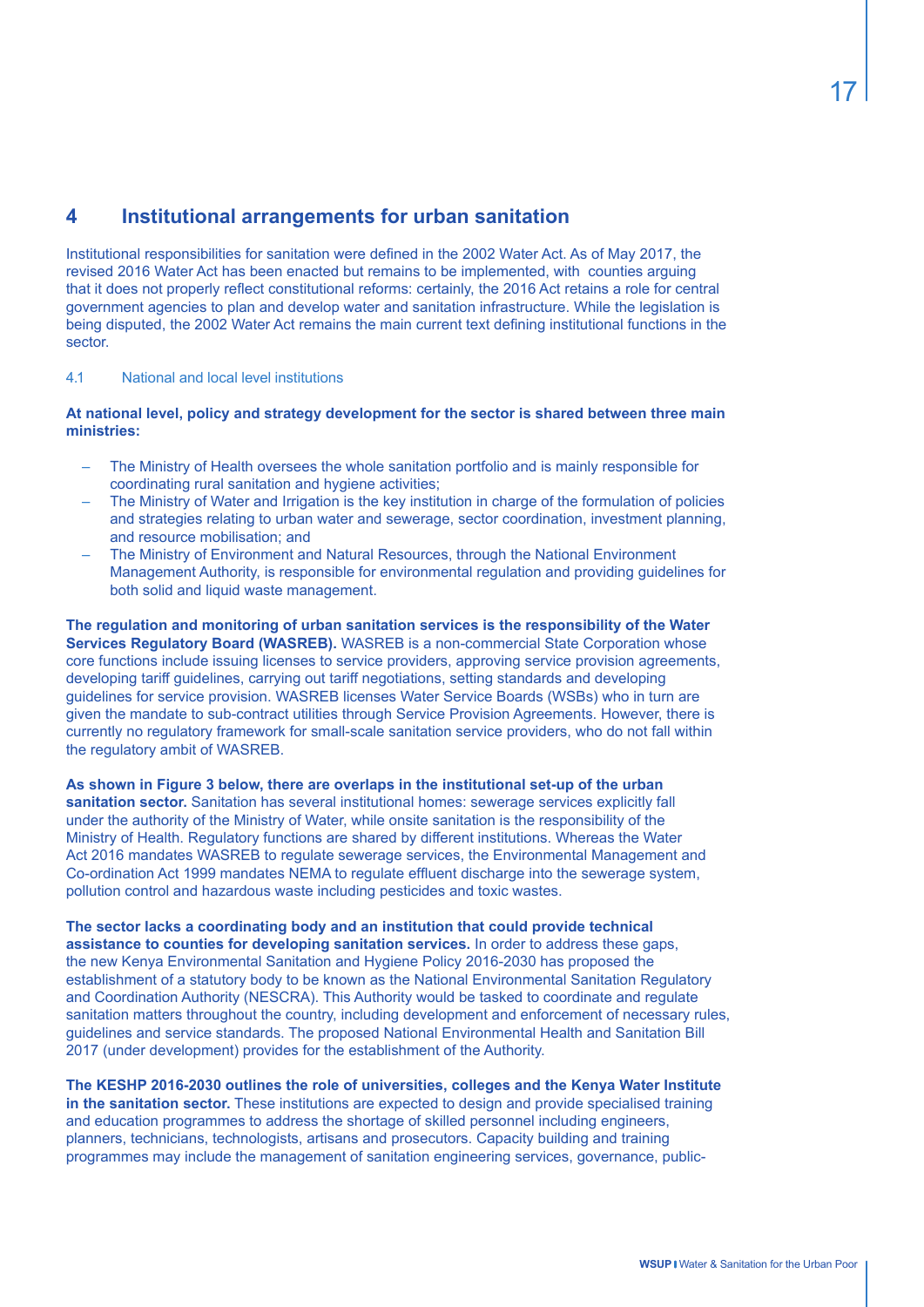private partnerships, contract management, regulation and enforcement, sanitation marketing, sanitation planning, environmental protection and environmental health impact assessment, and monitoring and evaluation.



#### **Figure 3: Institutional set-up for urban sanitation in Kenya**

#### **Despite sanitation being at the intersection of interventions in health, water, environment,**

**education, housing, etc., multi-sector coordination is weak.** Although there is an Environmental Sanitation and Hygiene Inter-Agency Coordinating Committee, established as a collaborative oversight and advisory structure at the Ministry of Health, it is not established by law to effectively coordinate the sector and intergovernmental relations within the sector. Without a clear multi-sectoral vision for sanitation, key interventions are currently disjointed, uncoordinated, duplicative and sometimes contradictory.

#### **At the county level, planning and service delivery is also shared between the County**

**Departments of Health, Water and Environment.** As per the Constitution, county governments can decentralise sanitation functions to urban areas and cities and other lower-level units such as community/village units within the county governments. However, this decentralisation process has yet to materialise. As and when this transfer of responsibilities takes place, the challenge will be to ensure that responsibilities between counties and cities and municipalities do not overlap and that adequate regulatory functions are vested in the county governments.

#### 4.2 Service providers

As presented in Figure 3, numerous entities currently provide sanitation services in urban Kenya. The main types of service provider are indicated below.

**Water Services Boards (WSBs).** Under the 2002 Water Act, eight WSBs have the responsibility to ensure water and sanitation services provision through Service Provision Agreements (SPAs) signed with Water Service Providers (WSPs). WSBs are the water and sewerage asset owners within their area of jurisdiction, and are responsible for planning, development and expansion of water and sewerage services. The 2016 Water Act replaces WSBs with Water Works Development Agencies, whose function is to plan, develop, maintain and manage national public water works.**<sup>27</sup>**

**<sup>27</sup>**The situation is still confusing on the ground, since the Constitution has clearly allocated the responsibility to deliver water and sanitation services to counties. Counties have contested the 2016 Water Act on the basis that they are to be the asset owners.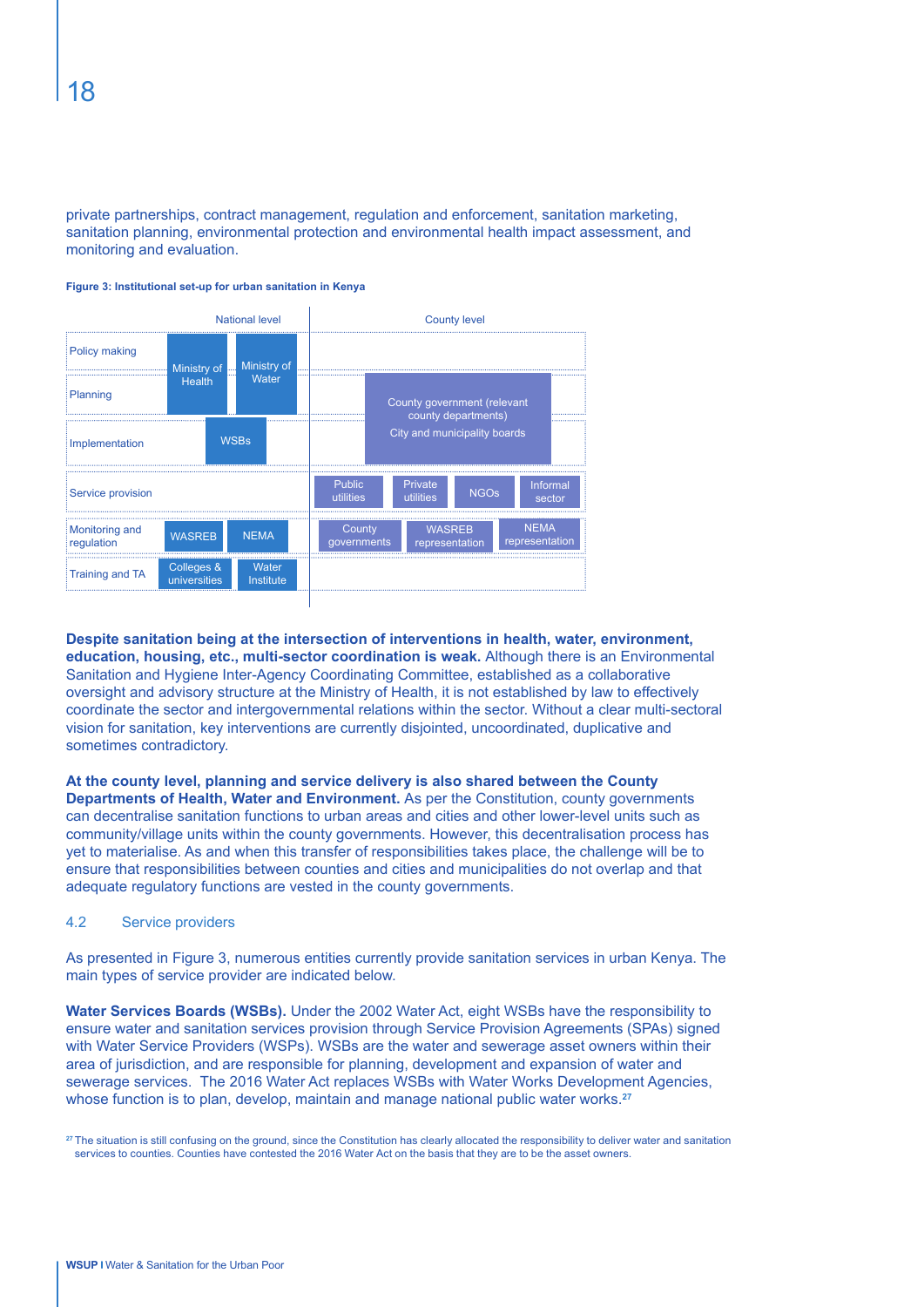**Water Service Providers (WSPs).** There are formally 100 WSPs (65 urban, 35 rural) that have signed SPAs with various WSBs, serving 21.1 million people. WSPs are independent entities (public liability companies) in charge of operating water and sanitation assets, and directly serve consumers with water and sewerage services. WSPs are either publicly or privately owned. They serve a wide range of the population, from high- to low-income residents. There are currently two regulated privately owned utilities, namely Runda Water Company and Kiamumbi Water Project, which only cover a small population consisting mainly of medium- to high-income customers. Based on the 86 utilities that submitted their data to WASREB in 2015, about eight WSPs are very large utilities serving about 5 million people in total, 28 (31%) are considered large and serve about 3.8 million people, 9 (23%) are considered medium and serve about 1.3 million people, while the remaining 31 are considered small and serve about 580,000 people. The average sewerage connection rate (the number of people with flush or pour-flush to piped sewer, as a percentage of the total population within the service area of the utility) was 15% for the 2014/2015 period across all WSPs. Coverage seems to go down as the size of the utility decreases, with very large utilities having the highest coverage at 35%, followed by large utilities (6%), medium utilities having a coverage of 2%, and small utilities at only 1%. At least 22 WSPs are involved in the construction of public and household facilities and provide faecal sludge management (FSM) services and decentralised sewerage services, mostly with capital investments coming from donors (see Section 5.1). One of the WSPs involved in faecal sludge management is Nakuru Water and Sanitation Services Company.

As the Constitution allocated the responsibility for water and sanitation services to the counties, WSPs are also answerable to county governments (i.e. not only WSBs). Under the new Water Act, WSPs are to be referred to as County Water Service Providers (CWSPs) and are to be regulated by the Water Services Regulatory Board.

**County, cities and municipal governments.** The Public Health Act gives local government authorities (now city and municipality boards and town committees) the mandate to implement all lawful measures to maintain clean and healthy sanitary conditions within their areas of jurisdiction. Municipality, city or town authorities have responsibility for the construction and operation of solid waste management systems, sewerage (delegated to WSPs), and public toilets, either alone or in partnership with private sector actors. While the task of sludge emptying is also mainly the responsibility of these authorities, most of them lack the specialised equipment and trucks required, and thus emptying is often carried by the informal private sector.

**Small and Medium Enterprises (SMEs).** In the sanitation sector, SMEs include both for-profit commercial enterprises and social enterprises. SMEs are mainly involved in public toilet service provision and sludge emptying services. While there are many SMEs working at small scale providing pit emptying and exhausting services (and solid waste collection), only a few are large enough to bring services to scale. Further, most services on offer through the formal private sector are more suitable for middle- to high-income households. Most sludge emptying trucks, for example, cannot access pit latrines in low-income urban areas due to the dense housing pattern, which limits accessibility. In recent years, some social enterprises have been developing business models to bring at-scale sanitation services to low-income areas. One such social enterprise is Sanergy, which designs and manufactures public toilets with sealable containers and sells the franchise to local residents.**<sup>28</sup>** In recent months, with support from WSUP and Kisumu County Government, a business called Gasia Poa was supported to start providing safe manual emptying services for pit latrines typically in lowincome areas. The business was trained with the help of public health officers, and has received approval to dump sludge at treatment facilities in Kisumu.

**28** Trémolet, Prat & Mansour 2014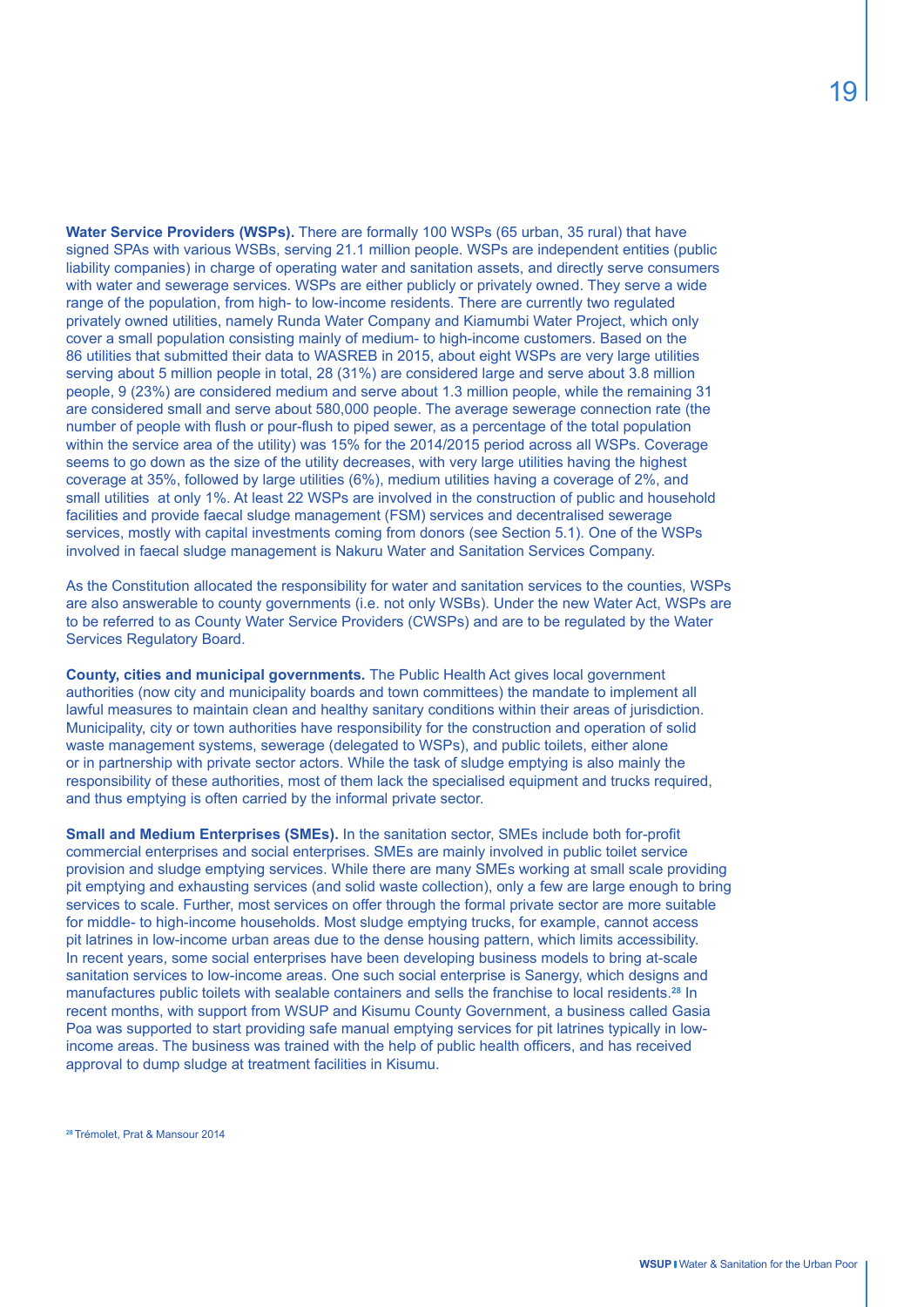Among manufacturers, SILAFRICA Kenya has been marketing affordable, durable, and movable plastic toilet slabs that can be used to upgrade an existing pit latrine, or used for a new latrine. The supply side of the sanitation market, however, remains small with limited reach particularly in urban areas. Overall, private sector participation in the provision of urban sanitation services is limited, and mostly in the informal sector (Box 4).

#### **Box 4: Limited private sector participation in urban sanitation services**

Kenya passed a policy for public-private partnerships (PPP) in 2011, and a related Bill in 2013. The experience of private sector participation (and public-private partnerships in particular) in the water and sanitation sector is very limited, however. The current SPAs are only between WSBs and public utilities and are not open for competitive bidding. Private utilities are allowed to operate under a license given by WASREB. There are only two regulated private utilities, namely Runda Water Company and Kiamumbi Water Project, serving a total population of only 21,228. These private operators have a license to operate sewerage services only, and not other types of sanitation services. Other SMEs involved in faecal sludge emptying and toilet construction are not regulated by WASREB. These SMEs usually obtain a standard business license from the counties. As of February 2017, there were few regulatory guidelines that counties could use to engage with the private sector for the delivery of sanitation services. There are no contract templates in place, for example. Although tariffs for tipping sludge at disposal points are set, tariffs applied to customers are not regulated. There are no incentives in place to enable SMEs to extend services into low-income areas. Only NGOs and social enterprises are involved in service delivery for low-income residents.

**Informal service providers.** There are small-scale unlicensed service providers delivering services where public services are unavailable mainly in urban informal settlements. They are largely involved in construction of latrines, public toilets and manual faecal sludge emptying.

**NGOs, CBOs and other not-for-profit organisations.** NGOs and other civil society organisations have grown substantially in number and influence over the past few decades in Kenya. The inability of local governments to provide basic sanitation services, especially in low-income and informal urban settlements, resulted in the involvement of NGOs, CBOs and faith-based organisations. Some of the most visible NGOs and not-for-profit organisations in urban sanitation include AMREF Health Africa, Kenya Water for Health Organization (KWAHO), WaterAid, Practical Action, SANA International, Umande Trust, Africa Now, Water.org, WSUP, SNV, WASH Alliance Kenya, WASH United, Millennium Water Alliance, Goal Kenya, World Vision Kenya, CARE International Kenya, Plan International and PSI-Kenya. These organisations are involved in activities including the promotion of behaviour change and personal hygiene practices, and health education; demand creation; sanitation marketing and communication; promotion of affordable and appropriate sanitation technologies; capacity building and training; sanitation rights awareness campaigns, community mobilisation; and policy advocacy and influencing including lobbying for increased government investment in urban sanitation.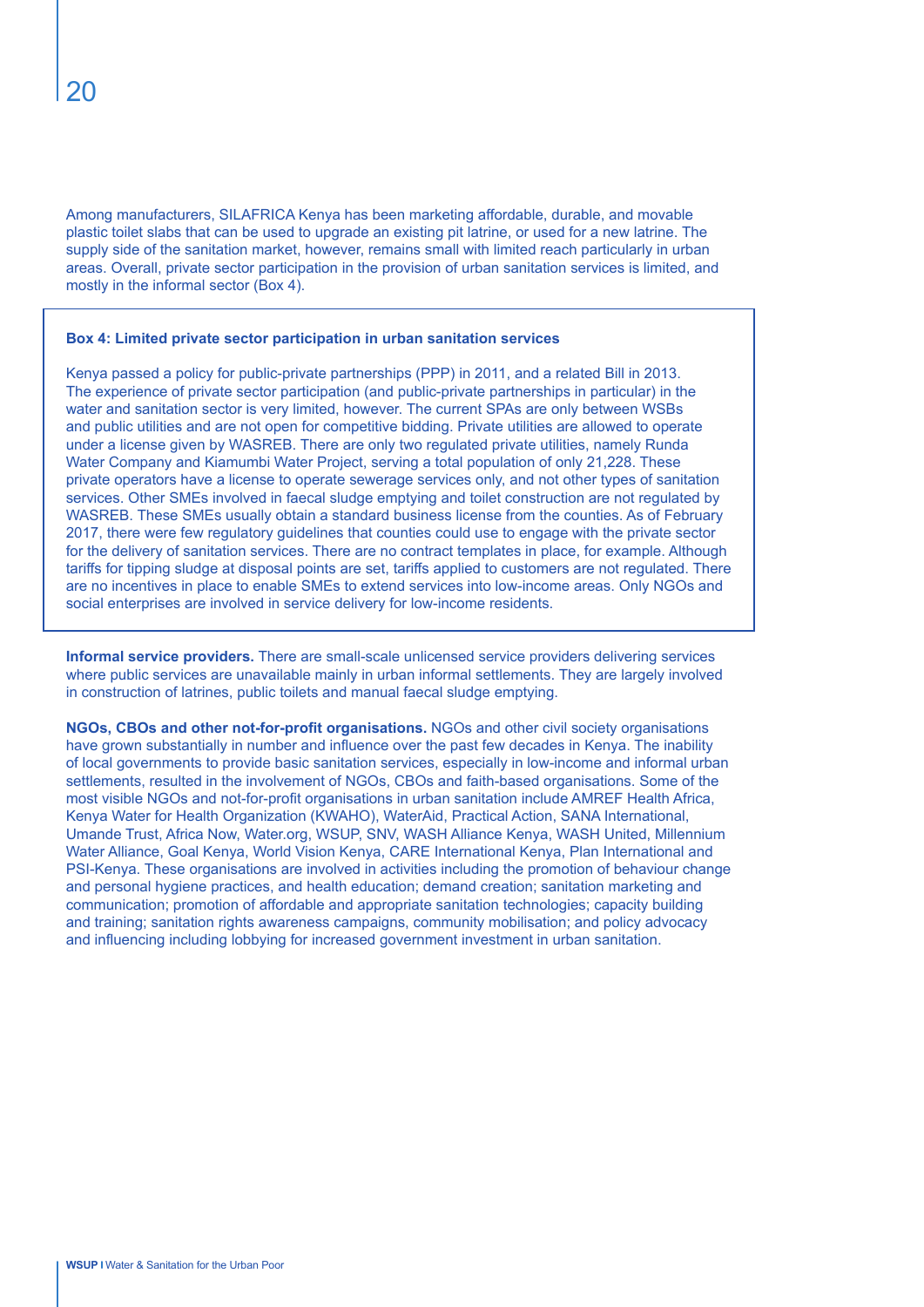# **5 Financing arrangements for urban sanitation**

#### 5.1 Government and international transfers

**The Ministry of Health estimates that public funds for sanitation represent only 0.2% of Kenya's GDP every year**. **<sup>29</sup>** In comparison, the eThekwini Declaration and the Ngor Commitment (to which Kenya is a signatory) is for public expenditure on sanitation to reach 0.5% of GDP.

**The absence of a coordinated financing strategy hinders accelerated progress towards improved sanitation services.** The main funding streams for urban sanitation in Kenya are as follows:

- Central government funding channelled from the Treasury to the relevant ministries, departments and national agencies (including the WSBs), including Health, Water and Environment;
- County funds, sourced from central government transfers or own revenues: counties have full discretion over the use of these funds as there are no earmarked funds for sanitation and counties do not have specific expenditure targets regarding sanitation; only 11 counties (out of 47) specifically referred to sanitation in their health, water or environmental budget lines. Most counties lacked budget codes for sanitation in 2013/2014;**<sup>30</sup>**
- International transfers from donors to the central government, WSBs and WSPs; and
- International transfers from donors (and international NGOs) for off-budget projects implemented in counties.

**Although a Sector Wide Approach (SWAp) was launched in 2006 to provide a unified financing framework based on a sector investment plan, financing for the water and sanitation sector remains fragmented.** The SWAp has provided a useful platform for discussing sector issues, but harmonisation and alignment still need to be improved in practice.**<sup>31</sup>**

**The lack of a viable sector investment plan that would provide a common strategy for all sector funders accounts for the lack of engagement in the SWAp.** Most financing strategies developed for the sector have focused on sewerage improvement. The National Water Master Plan 2030 (developed in 2013) estimated that USD 5.2 billion would be required to build and rehabilitate urban sewerage infrastructure between 2013/14 and 2030/31, excluding operation and maintenance. Considering that only about USD 0.725 billion (6.5% of the needed resources) would be available from domestic resources, the shortfall to finance urban sewerage would be USD 4.675 billion.**<sup>32</sup>** A Draft Water Sector Investment Program was prepared in 2011, estimating that about KES 849 billion (USD 8 billion) would be required to meet the sanitation targets by 2030 with about KES 368 billion (USD 3.4 billion) required to fund urban sanitation specifically (with 97% of the investment channelled to sewerage infrastructure). While it may take time to increase the current levels of investment to meet the sector development targets, a sharp increase in national and county budget allocations for capital investments in sanitation is necessary if the constitutional obligation of the government to ensure universal access to improved sanitation is to be realised. There will, however, be a need to strengthen the institutional and absorptive capacity of urban sanitation authorities including public utilities and sector institutions to avoid underutilisation of approved budget.**<sup>33</sup>**

**<sup>29</sup>**Ministry of Health 2016

- **<sup>30</sup>**Ministry of Health 2016 **<sup>31</sup>**AMCOW 2011
- 

**33** World Bank 2016b

**<sup>32</sup>**Ministry of Environment, Water and Natural Resources 2013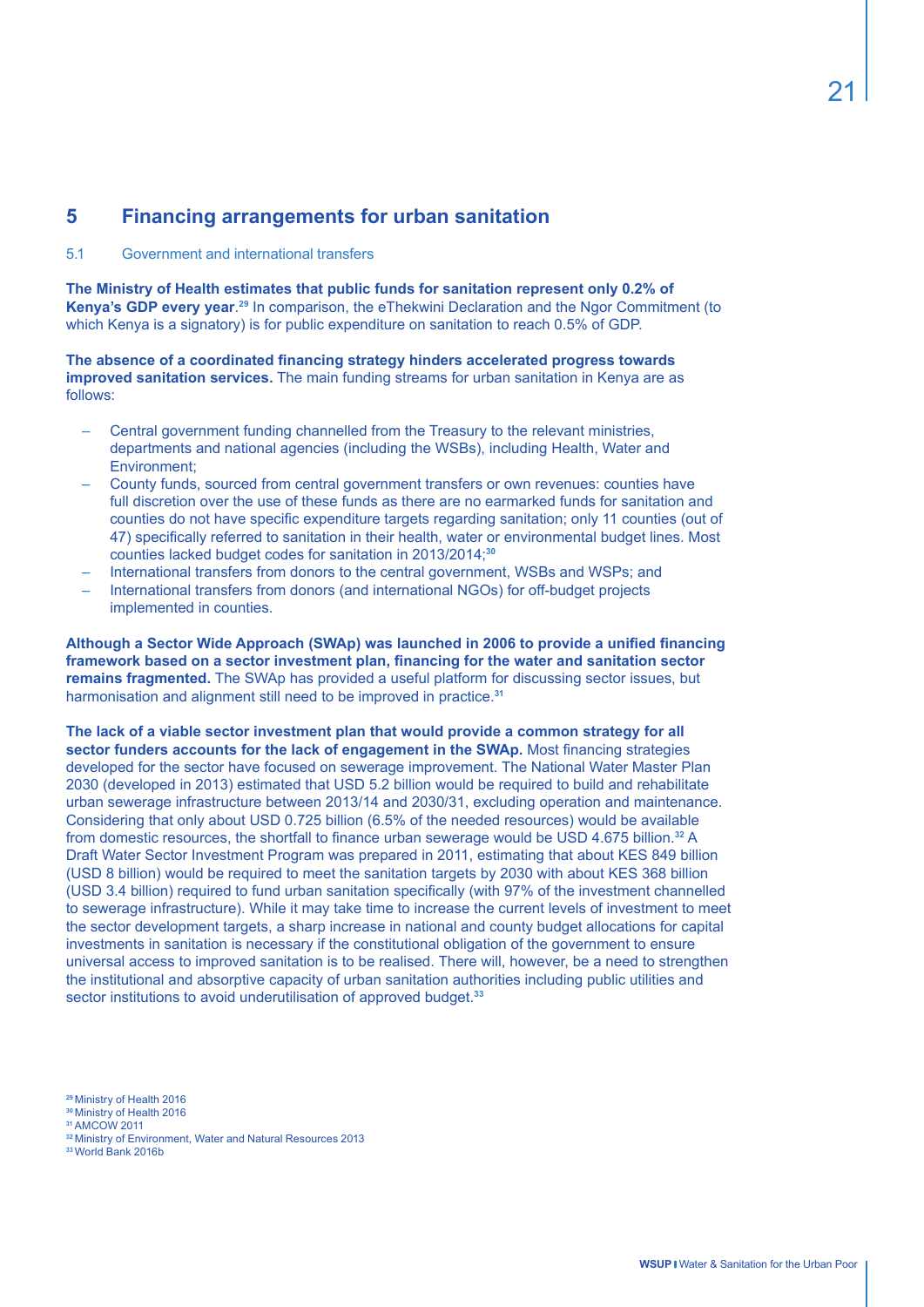**Overall, sanitation has remained a low investment priority area due to institutional fragmentation, leading to a lack of coordination in carrying out investments.** Both the Ministry of Health and the Ministry of Water have responsibility for sanitation, but targets and strategies appear to be disjointed: while the Ministry of Health and the KESHP recognise faecal sludge management as a key component of the sanitation strategy, the Ministry of Water has focused on sewerage infrastructure, which does not appear to be a realistic solution for universal coverage in the short or medium term.

**A Water Services Trust Fund (WSTF) was established under the Water Act 2002.** WTSF is a basket fund set up to channel funds for pro-poor water and sanitation projects. Funding is disbursed through three windows: rural, urban and water resources. By the end of 2014, the WSTF had raised a total of KES 7.8 billion (USD 73.7 million) and disbursed KES 5 billion (USD 47.2 million) for water resources, water supply and sanitation services. At least USD 18.4 million has been allocated to pro-poor urban sanitation as part of the Upscaling Basic Sanitation for the Urban Poor (UBSUP) programme funded by the German Federal Ministry for Economic Cooperation and Development (BMZ) through the German Development Bank (KfW) and the Bill and Melinda Gates Foundation (BMGF) (Box 6)**<sup>34</sup>**. With the 2016 Water Act, the Fund has been renamed the Water Sector Trust Fund.

**It is important to note that the KESHP recognises the need to leverage funds for sanitation from domestic sources, including from county governments.** Counties should actively identify and pursue local sources of funds to subsidise services where full cost-recovery is not a foreseeable option (Box 5).

#### **Box 5: Leveraging local sources of funds for sanitation**

According to the policy, where full direct cost recovery is not possible, the shortfall in the cost of any services should be subsidised by the county governments from additional revenues generated in other sanitation services or from other revenues of the county government. To this end, the county governments shall actively pursue the establishment of systems to generate sustainable revenues to cover the costs of sanitation services. This activity shall be treated as a major factor for achieving sustainability where the services can be designed to earn revenue. Among options to be considered are the inclusion of an element to cover environmental sanitation in other fees, rates or other charges levied by the county governments; direct levies on producers of pollutants, especially nonbiodegradable pollutants such as plastics; and the use of a reasonable proportion of national transfers to subsidise the cost of sanitation services, especially for marginalised areas within counties and poor urban neighbourhoods such as slums and informal settlements. Subsidies, where they exist, shall be transparent, effective and equitably applied. The policy therefore provides grounding for the establishment of sanitation surcharges to be added to water bills (at least for better-off customers).

#### **Source: Ministry of Health 2016**

**It is estimated that USD 1 billion has been granted to the country as Official Development Assistance (ODA) for water and sanitation since 2000.35** The major development partners in the urban sanitation sector include KfW, GIZ, the World Bank, the African Development Bank, Agence Française de Développement (AFD), the Swedish International Development Cooperation Agency

**<sup>34</sup>**Schröder 2016

**<sup>35</sup>**Data obtained from Organization for Economic Co-operation and Development website OECD Stat, http://stats.oecd.org/index.aspx?DataSetCode=CRS1#, extracted on 26 Jan 2017.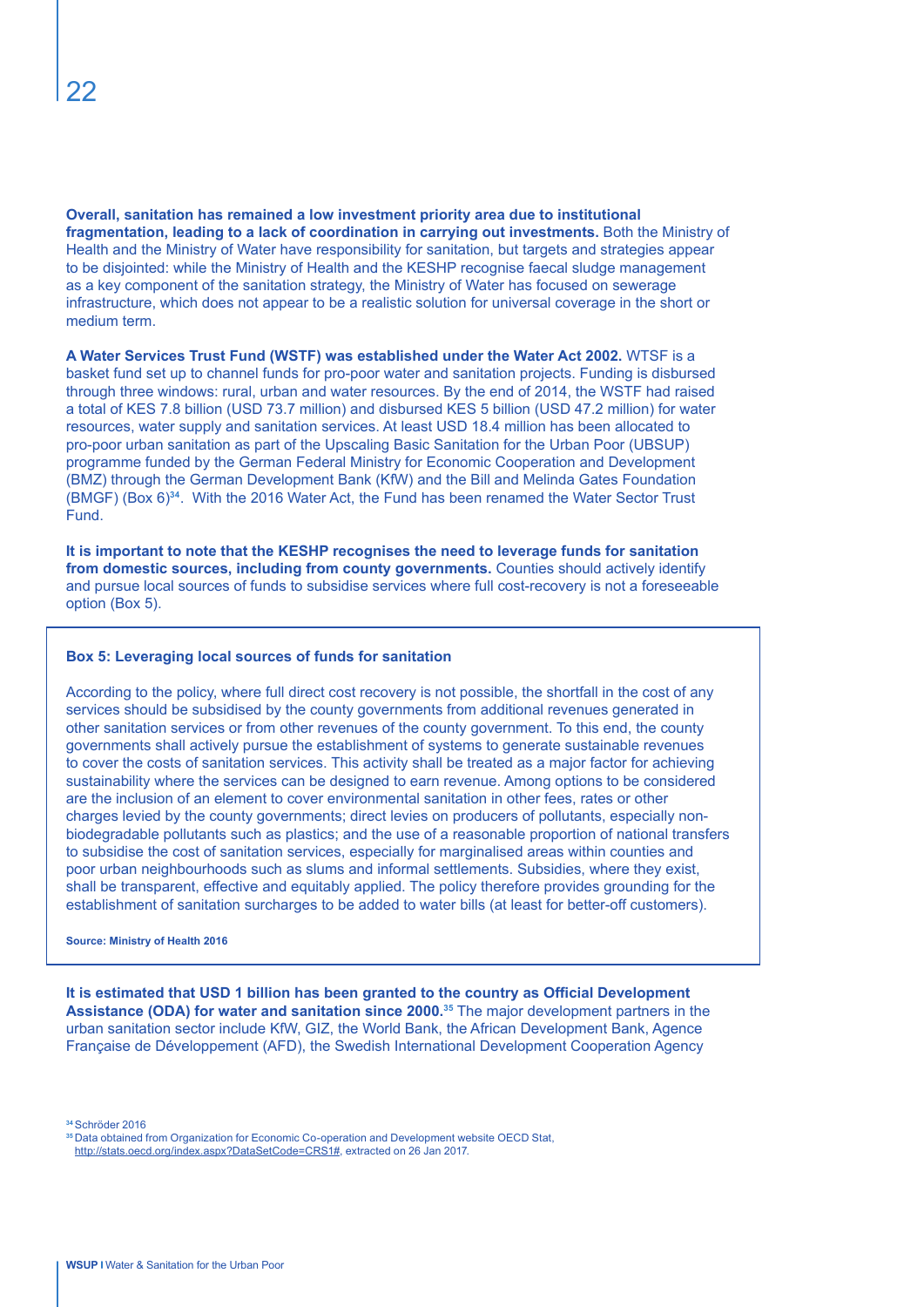(Sida), and BMGF. Several are involved in the provision of technical assistance to the government. The formulation of a new policy for sanitation and hygiene was supported by the World Bank's Water and Sanitation Program (WSP) (see Box 6).

**Numerous international NGOs and not-for-profit organisations are active in Kenya** and aim to support the government in implementing its policies, including through testing innovative approaches.

#### **Box 6: Main donor-funded pro-poor sanitation programmes**

**KfW, GIZ and BMGF through the WSTF (2011-2017).** With an overall allocation of USD 18.4 million for urban sanitation (50% funded by BMZ and 50% funded by BMGF), Upscaling Basic Sanitation for the Urban Poor (UBSUP) is the largest pro-poor sanitation programme in Kenya. The programme, also known as "Safisan", aims to provide sustainable sanitation services to 400,000 households in low-income areas. Safisan channels grant funding through the WSTF (which has the specific mandate to fund water and sanitation improvements for the poor) to Kenyan utilities for the extension of sanitation services in low-income areas. The Fund launches calls for proposals once or twice a year and all utilities in the country are eligible to respond. All funded projects include similar components:

- **Demand creation:** Some demand should be identified at proposal stage; following the grant approval demand is created through intensive social marketing activities promoting toilets "door to door". Local consultants or civil society groups (social animators) are contracted and trained by the utility.
- **Toilet construction:** Landlords receive an ex-post partial subsidy for toilet construction from the utility; landlords can choose from available technologies (the toilet is designed for use by up to ten tenants); local craftsmen are hired directly from the landlord but are supervised by the utility.
- **Completion of toilets and payment to landlord:** Landlords receive a fixed amount of KES 20,000 (USD 189) per new toilet or KES 15,000 (USD 142) per rehabilitation; the partial reimbursement is released upon completion of construction works and quality control procedures.
- **Development of sanitation chain:** The utility identifies, trains and equips local entrepreneurs to empty toilets (in the case of urine diverting dry toilets) or to service septic tanks.

The Fund also finances the construction of decentralised treatment facilities to be owned and managed by the utilities. As of April 2016, UBSUP had supported the expansion of sanitation services in more than 23 low-income areas. About 74% of toilets have septic tanks and 24% were connected to the sewerage system.

**The World Bank GPOBA programme for urban sanitation (2014-2018).** The USD 11.8 million project (of which 30% is expected to be allocated to sanitation) supports WSPs to increase investments to serve low-income areas. With regard to sanitation, WSPs can invest in sewage treatment and distribution works and public toiletswhere WSPs have the mandate to build and service such facilities. An estimated 5,000 people will benefit from sewer connections and 10,000 from public toilet facilities. As of 2016, the project was experiencing serious difficulties, but was making progress towards its targets: it is addressing both systemic and operational issues associated with delivering services in slum areas, e.g. vandalism, indiscriminate disposal of solid waste into the sewer system, inadequate involvement of communities and households, lack of awareness etc. The initiative is likely to bring valuable lessons to the sector.

**World Bank-funded Water and Sanitation Service Improvement Project (2012-2017).** This large project (USD 427 million) focuses on conventional water supply and sewerage systems but also aims to extend services in low-income areas. As part of the project, a randomised control trial was commissioned to test how subsidising the cost of connecting to the sewer system and providing information about the health benefits of improved sanitation affects the number of landlords who connect to the sewer system.\*

**Source: Schröder 2016 and World Bank 2014b. \***Galiani & Gertler https://www.povertyactionlab.org/evaluation/demand-sanitation-kenyan-urban-slums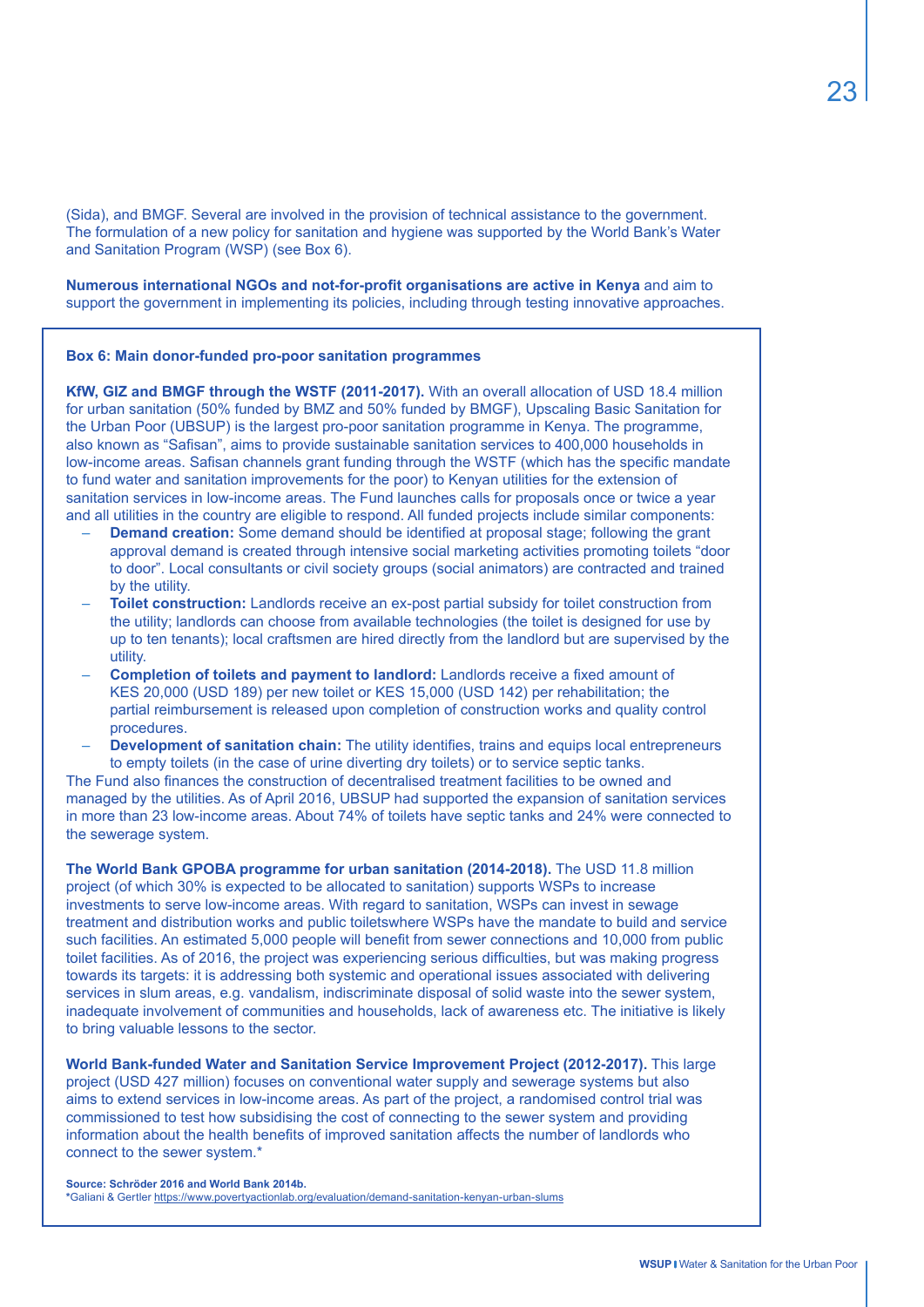#### 5.2 Tariffs

There is limited data on household expenditure on sanitation and the overall funds raised in Kenya through urban sanitation tariffs: this section is therefore limited to presenting the type of tariffs paid by users and qualified assessments on service affordability. Tariffs for urban sanitation are currently raised through user (households, public institutions and businesses) fees to acquire sanitation facilities, use public toilets, connect to and use the sewerage system and use emptying services for those who rely on onsite services. Other sources of revenue from tariffs include fees paid by service providers at faecal sludge disposal points.

**Toilet construction or installation.** The latest official estimates indicate that the cost of a single pit latrine ranges from KES 25,000 (USD 250) to KES 60,000 (USD 600) depending on the type and quality of the latrine.**<sup>36</sup>** With a typical household living in an informal settlement earning an approximate monthly income of about USD 150 per month, most cannot afford to construct their own latrines.**<sup>37</sup>** However, it is also important to note that a majority of poor urban dwellers live in rented housing where the responsibility of installing a sanitation facility is considered to lie with the landlord.

**Shared toilet use.** The cost of using shared facilities is usually included in the monthly rent paid by tenants to their landlord.

Public or community-operated toilet use. The use of community operated toilets often requires a monthly fee averaging between KES 30 (USD 0.28) and KES 50 (USD 0.47). Access to public toilets can also be paid on a pay as you go basis; the price usually ranges between KES 5 (USD 0.04) and KES 20 (USD 0.19) depending on the operator. The tariff includes tissue paper, and the use of the hand washing facility with soap. There is little disparity in public toilet tariffs between different towns in Kenya.

**Sewerage connection tariffs.** The official policy for sewerage tariffs is embedded within the Water Act (2002 and 2016), which states that service providers may be licensed to impose a sewerage services levy on all water services. In Nairobi, Mombasa and other urban centres, the cost of sewerage is charged at around 75% of the water billed for all customers with a sewer connection. Domestic customers with no water connection but connected to the sewer system in Nairobi are billed at KES 200 (USD 1.9) per month flat rate, while Mombasa Water and Sewerage Company (Mowasco) charges KES 300 (USD 2.8).**<sup>38</sup>** The two utilities charge KES 5,000 (USD 50) for new sewer connections to residential houses.

**Faecal sludge emptying services and dumping fees.** The amount paid for faecal sludge services differs from one urban area to another.**<sup>39</sup>** While manual emptiers exist, most have not been licensed and operate illegally. Gasia Poa (a small business specialised in pit emptying, see section 4.2 above) charges between KES 9,000 (USD 85) and KES 15,000 (USD 142) depending on the volume of sludge emptied. Vacuum trucks operators charge different rates, depending on the location:

**<sup>36</sup>**Ministry of Water and Irrigation 2005

**<sup>37</sup>**World Bank 2015

**<sup>38</sup>**Data on tariffs obtained from the companies' websites at https://www.nairobiwater.co.ke/index.php/en/watertariffs and http://www.mombasawater.co.ke/index.php/customer-care/water-and-other-services-tariffs

**<sup>39</sup>** Mwangi, Nzainga, Muvelah & Kiogora 2011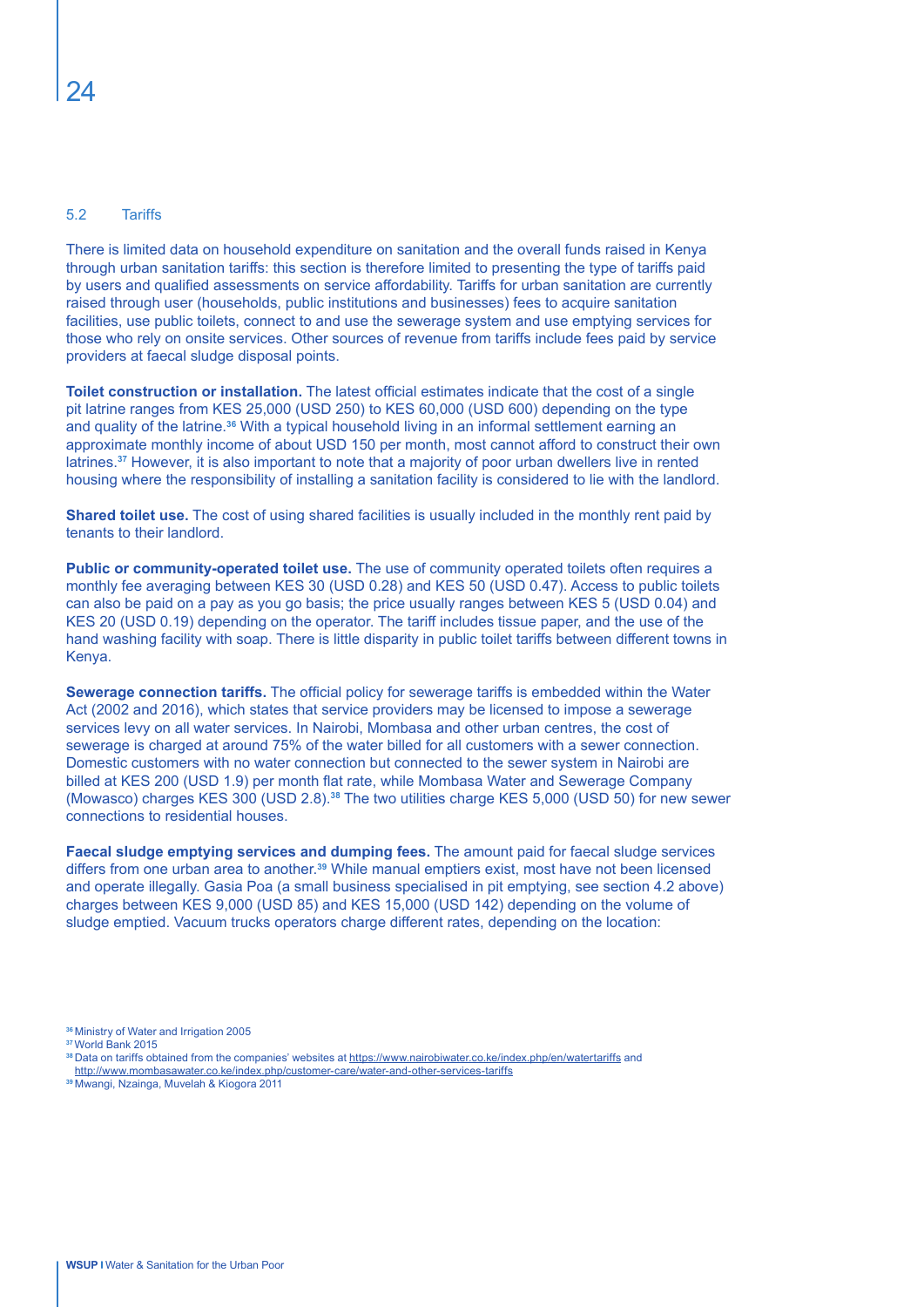- In Kisumu, both individual households and commercial premises pay about USD 52 per trip for mechanical emptying services. KIWASCO charges USD 434 per truck per annum as a dumping fee.
- In Mombasa, emptying tariffs range from USD 108 to USD 205 depending on the truck size and whether it is a commercial premise or an individual household. Trucks are usually charged at USD 10.87 per trip as a dumping fee.
- In Nairobi, emptying fees range from USD 70 to about USD 108 depending on the client and type of facility. Trucks are charged about USD 2 per trip as a dumping fee. Licensing fees for exhausters are set by Nairobi City Water and Sewerage Company (NCWSCO) at USD 50 per month per truck.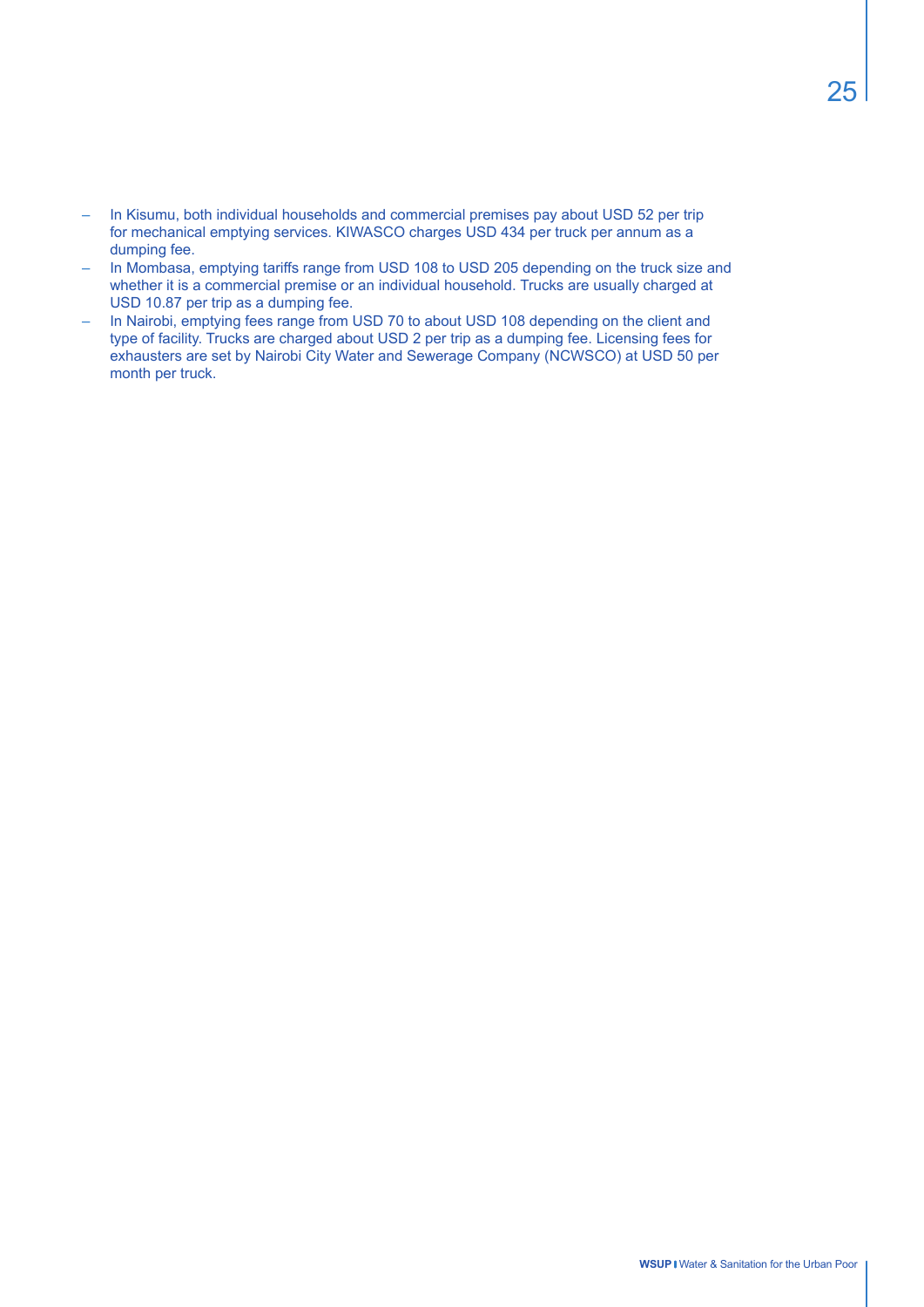# **6 Key barriers to developing pro-poor urban sanitation services**

The findings detailed above highlight some of the key barriers to developing pro-poor urban sanitation services in Kenya. These challenges can be summarised as follows:

**Inadequate capacity.** Institutional capacity (in terms of staff numbers and skills) is not adequate to meet the needs of the sector. Although counties are responsible for ensuring sanitation services, there is no technical assistance provided by the central government for improved planning, budgeting and implementation. Service providers also lack knowledge and skills to provide adequate sanitation services. Many service providers operating informally – including artisans and pit emptiers - lack the necessary business management skills to develop successful sanitation businesses.

**Inadequate sector financing.** While funding in the water and sanitation sector has increased in recent years, only a small proportion has been directed towards pro-poor sanitation. This trend also applies to WSBs and WSPs who have focused their investment on water projects rather than sanitation services. Available finance is usually allocated to sewerage infrastructure for the benefit of a fraction of the urban population.

**Inadequate planning for sanitation at national and county level.** The lack of a clear mechanism for planning, monitoring and coordinating investments in sanitation is a major bottleneck to progress. At the national level, the development of a national sanitation and hygiene investment plan has been pending for a long time. At local level, counties have difficulties in allocating and appropriating budgets on sanitation activities due to a lack of assigned budget codes.

**Lack of enabling legal and institutional frameworks for FSM.** The sector lacks a proper institutional strategy for expanding sanitation services to informal settlements and for developing faecal sludge management due to a fragmented legal and regulatory environment for sanitation. There is no coherent regulatory framework defining a set of normative principles and institutional and regulatory structures for sustainable sanitation: related laws are scattered in various legal instruments, and multiple institutions (including counties, WSPs and WSBs) have mandates for sanitation. This is reflected in the lack of a regulatory framework for small scale service providers, who play a critical role in filling the gap where public service providers have failed. While manual pit emptying is considered illegal by several local authorities, there are no regulations for mechanical emptying and FSM services in Kenya. The 2016 KESHP recognises the above challenges and provides for the development of appropriate policy guidelines and standards, regulation and enabling institutional arrangements to address them, but these remain to be developed.

**Insufficient data.** Information on the sanitation sector in Kenya is insufficient or out-dated in many areas, including population data, mapping of current levels of service provision, revenue streams and consumer demand. This lack of data limits effective planning and the efficiency of service provision, particularly to low-income areas where the information gap is greatest.

**Characteristics of informal settlements.** Informal/unplanned settlements are characterised by high population density and limited space, making some areas inaccessible to sewer systems and/ or exhauster tankers. The settlements are also characterised by unclear ownership and insecure land tenure patterns which drive down demand for sanitation facilities.

**Lack of political prioritisation.** The sanitation sector still suffers from a lack of visibility and political champions (except in Nakuru County where the County Governor has been declared a sanitation champion). As a result, strong policies have not translated into increased investment in urban sanitation, let alone in pro-poor urban sanitation improvements.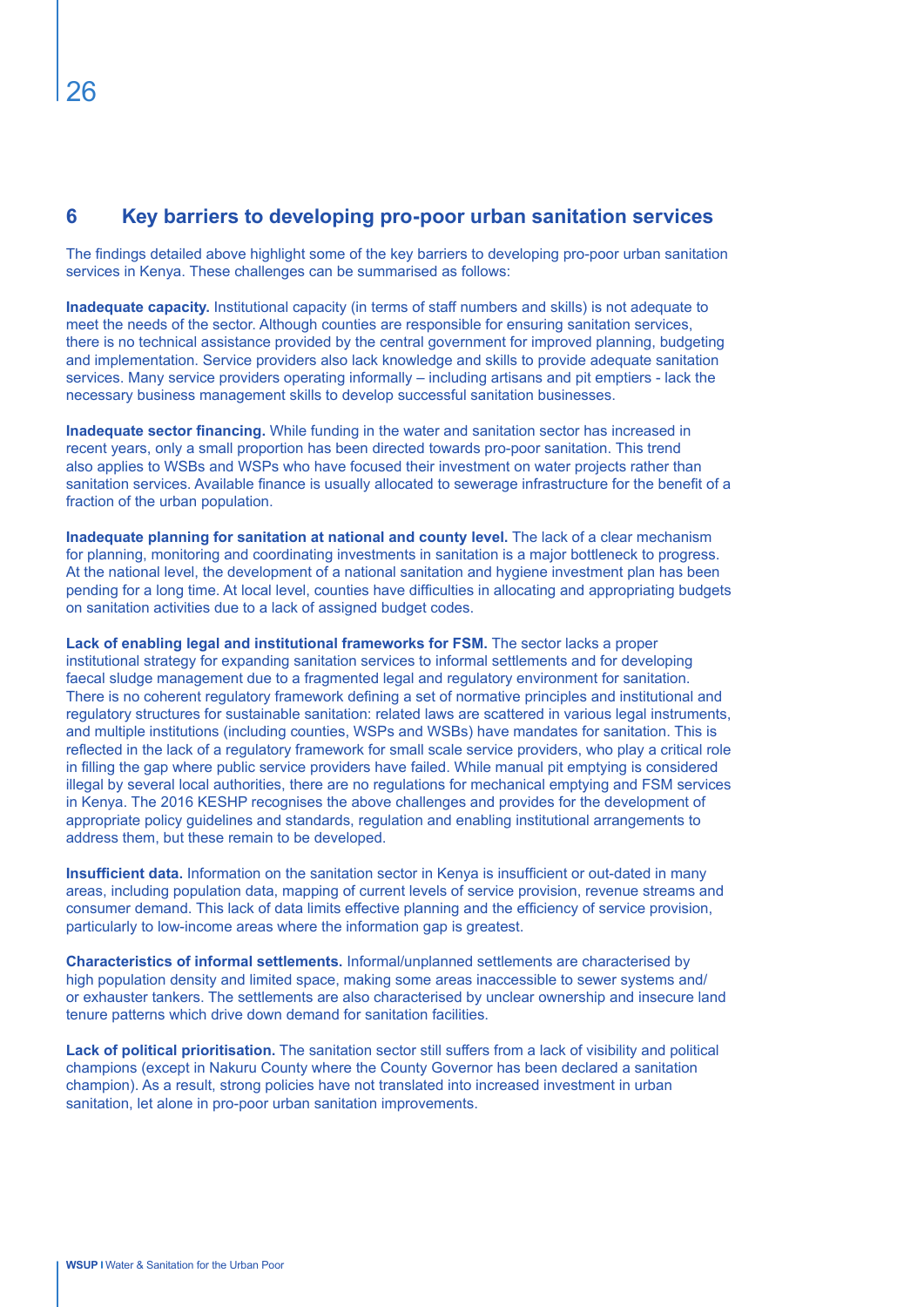## **7 Sector trends**

Despite the above challenges, recent trends, events and initiatives have the potential to bring substantial positive changes to the sector.

**Buzzwords.** The urban sanitation sector is filled with concepts and buzzwords which indicate the approaches, strategies and priorities of policy and decision makers. The most common buzzwords and concepts currently used by practitioners, service providers, researchers and development partners include: pro-poor services; low income urban settlements; informal settlements; sanitation value chain; sanitation marketing; faecal sludge management; resource recovery; 3Rs (reuse, recycle and recovery); subsidies; social enterprise; universal access; human centred design; appropriate technology options; social connection policies; to (at) scale; sustainable sanitation financing; market based sanitation services; public private partnerships; rights based approaches; claiming rights; mandated institutions; devolved sanitation services; decentralised services; cost-effective services; affordable services; allocative efficiency; trunk infrastructure; performance-based approaches; social inclusion; equity; and Output-based Aid (OBA).

**The new policy framework.** Kenya's dedicated Environmental Sanitation and Hygiene Policy and Strategic Framework has clearly articulated a national vision and targets for sanitation. It provides a comprehensive framework, which has integrated lessons from best practices. For example, the policy recognises a wide range of technologies, from low-cost technologies (or "service-based" technologies such as toilets with cartridges) to sewerage. This enables county governments and development partners to roll-out different options tailored to the needs of urban residents. The policy also emphasises the need to allocate funds to sanitation from different sources, including counties' own revenue, and to address the whole of the value chain.

**WSPs' increased involvement in non-networked sanitation.** The Safisan project and other projects focused on developing WSP's onsite sanitation services show that WSPs can be attracted to serve low-income areas, provided 1) the business models involved can generate profits; and/or 2) financial incentives are provided in the form of grants. As professional water operators, WSPs can potentially offer solutions for improved sanitation services.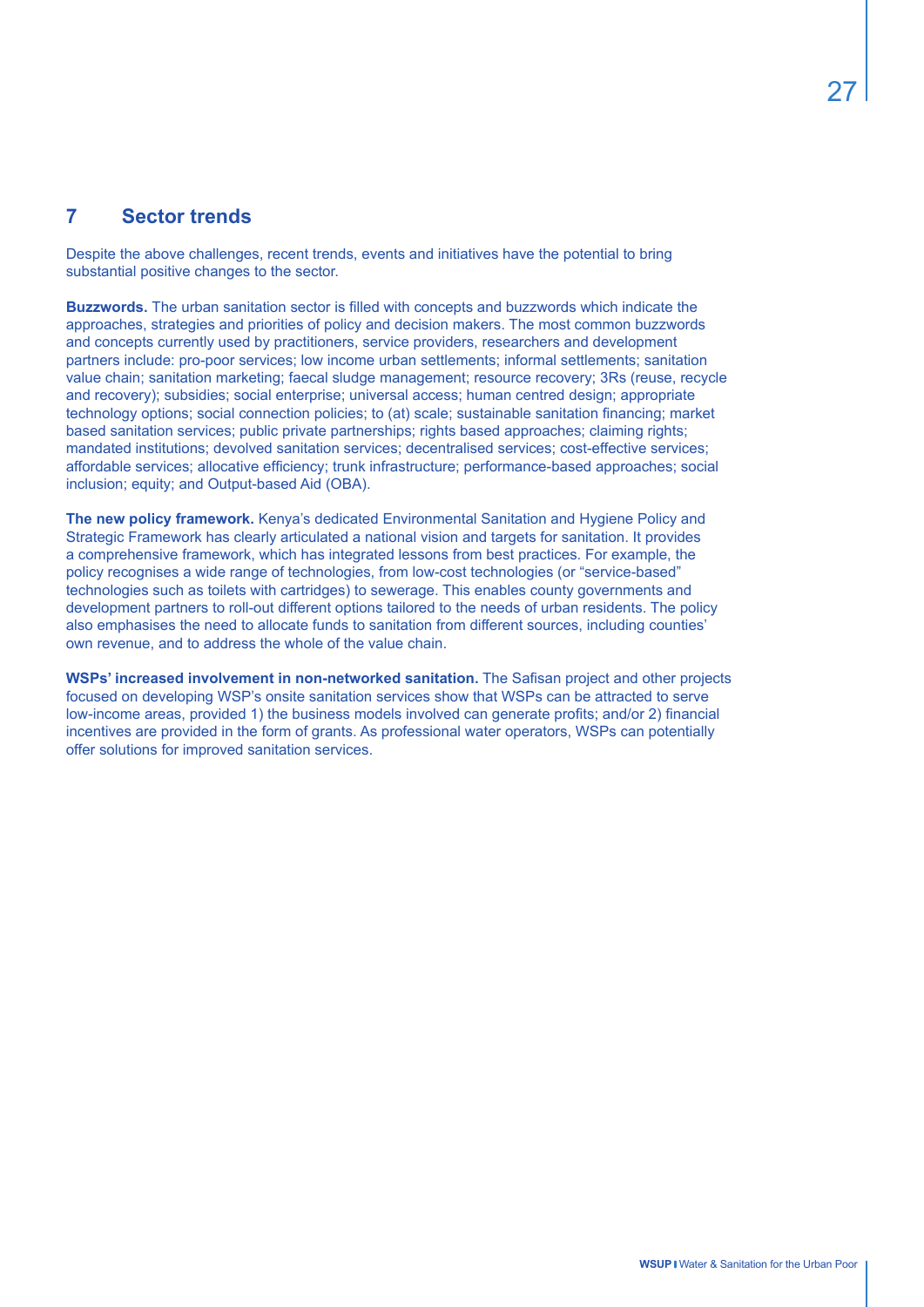# **8 Opportunities for influencing the urban sanitation sector**

Based on the above findings, the authors suggest the following research opportunities for generating evidence for pro-poor urban sanitation services:

- Research on 1) the cost of delivering sanitation services in selected counties, and 2) the share that should be covered by public institutions, in order to provide an advocacy basis for increased funding allocation;
- In line with the above, identify the total funds allocated to sanitation from different financing sources (taxes, tariffs and transfers) in research analogous to the TrackFin exercise led by the World Health Organization (WHO) in countries including Ghana, Mali and Madagascar;
- Research current planning and budgeting processes and practices for urban sanitation in selected counties, and formulate recommendations for improvements. These recommendations could feed into national guidelines for planning and financing of urban sanitation services for low income urban areas;
- Identify factors of demand for improved sanitation services, with a focus on women's current and potential future role in the decision-making process for household-level investments;
- Identify the barriers PSP in urban sanitation services, looking particularly at current costs incurred by service providers in tax compliance and licensing fees;
- Together with other sector actors (including the ministries concerned and development partners), assess current strategies for incentivising WSPs and SMEs to provide pro-poor sanitation services, including through tax-based incentives (tax breaks) and output-based grants;
- Conduct a baseline study on the approaches, practices, opportunities and barriers to the provision of market-based sanitation solutions for informal settlements in Kenya.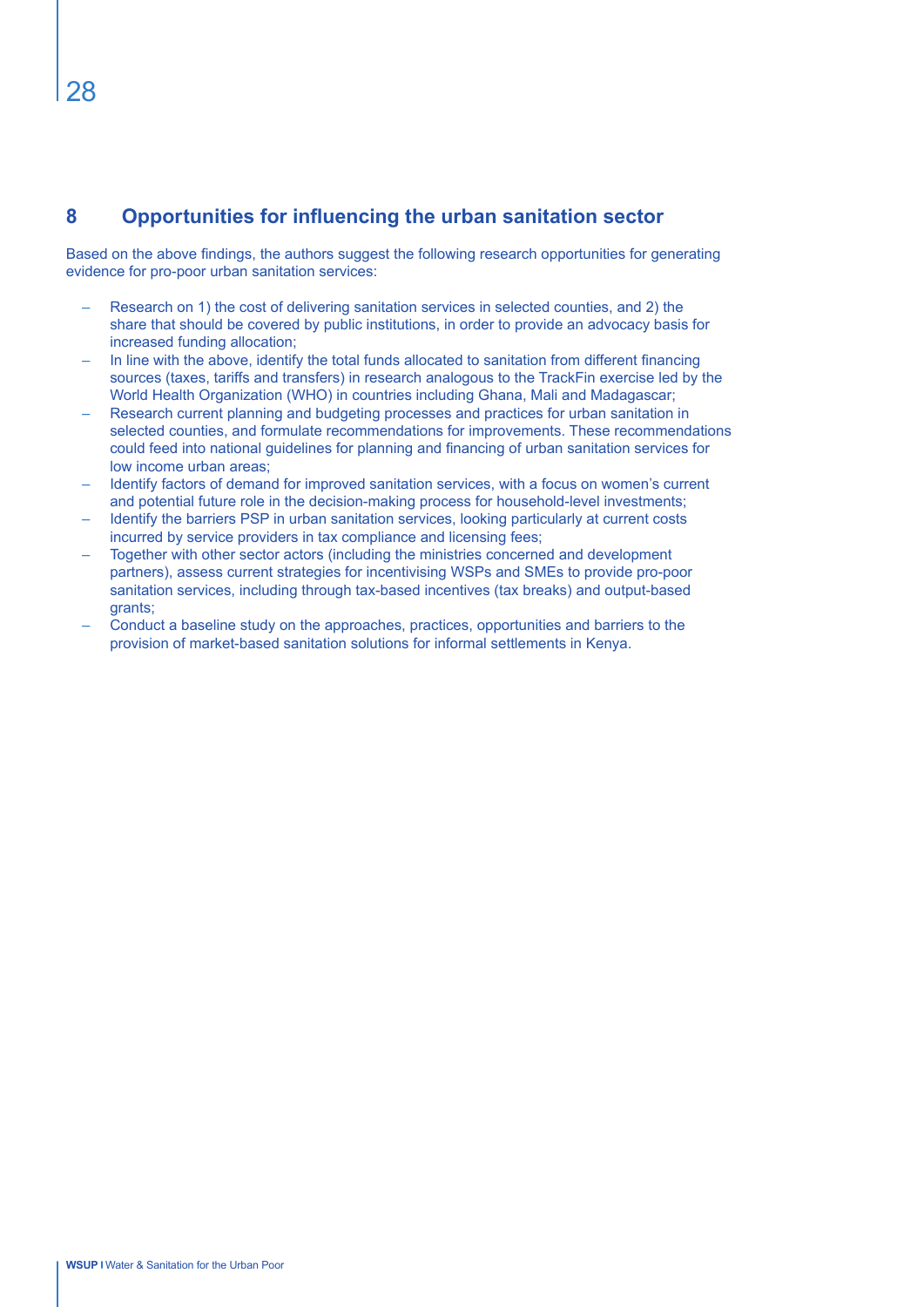# **9 References**

AMCOW (2011) Water Supply and Sanitation in Kenya: Turning Finance into Services beyond 2015. WSP, UNICEF, AfDB

Amnesty International (2010) Insecurity and Indignity: Women's Experiences in the Slums of Nairobi, Kenya. London, UK: Amnesty International

Corbun J & Hilderbrand C (2015) Slum Sanitation and the Social Determinants of Women's Health in Nairobi, Kenya. Journal of Environmental and Public Health, 2015

Furlong C (2016) SFD Report: Kisumu City, Kenya – SFD Promotion Initiative. Loughborough, UK: Water Engineering and Development Centre (WEDC)

Furlong C (2015) SFD Report: Nakuru, Kenya – SFD Promotion Initiative. Loughborough, UK: Water Engineering and Development Centre (WEDC)

Galiani S & Gertler P, 'Demand for Sanitation in Kenyan Urban Slums', J-PAL website https://www. povertyactionlab.org/evaluation/demand-sanitation-kenyan-urban-slums

Government of Kenya (2012) Urban Areas and City Act. Nairobi, Kenya: National Council for Law **Reporting** 

Heymans C & Mwangi P (2013) Devolution in Kenya: Opportunities and Challenges for the Water Sector. Washington DC, USA: WSP, World Bank Group

IMF African Department (2014) Kenya Poverty Reduction Strategy Paper - Joint Staff Advisory Note. Washington DC, USA: IMF

Joint Monitoring Programme (JMP) for Water Supply and Sanitation (2015) Kenya: estimates on the use of water sources and sanitation facilities 1980-2015. WHO/UNICEF

Kenya National Bureau of Statistics (2006) Kenya Integrated Household Budget Survey 2005-2006. Nairobi, Kenya

Kenya National Bureau of Statistics (2009) Kenya Population and Housing Census: Analytical Report on Urbanization. Nairobi, Kenya

Kenya National Bureau of Statistics & Society for International Development (2009) Exploring Kenya's Inequality: Pulling Apart or Pooling Together?

Kenya National Bureau of Statistics (2015) Demographic and Health Survey 2014. Nairobi, Kenya

MajiData (November 12 2016) Data-County. Retrieved from MajiData: http://www.majidata.go.ke/

Ministry of Environment, Water and Natural Resources (2013) National Water Master Plan 2030. Nairobi, Kenya

Ministry of Health (2016) Kenya Environmental Sanitation and Hygiene Policy (2016-2030). Nairobi, Kenya

Ministry of Irrigation (2011) Water Sector Investment Plan (Draft)

Ministry of Water and Irrigation (2005) Assessing Unit Costs for Water Supply and Sanitation in Kenya. Nairobi, Kenya: WSP, World Bank Group

Mwangi L, Nzainga J, Muvelah S & Kiogora A (2011) Landscape Analysis and Business Model Assessment in Fecal Sludge Management: Extraction and Transportation Models in Africa - Kenya. Seattle, USA: The Bill and Melinda Gates Foundation

Mwangi PN & Heymans C (2015) Briefing note to support effective and sustainable devolution of water and sanitation services in Kenya: Supporting the new Water Policy and Act in alignment to the new Constitution of Kenya 2010. Washington DC, USA: Water and Sanitation Program, World Bank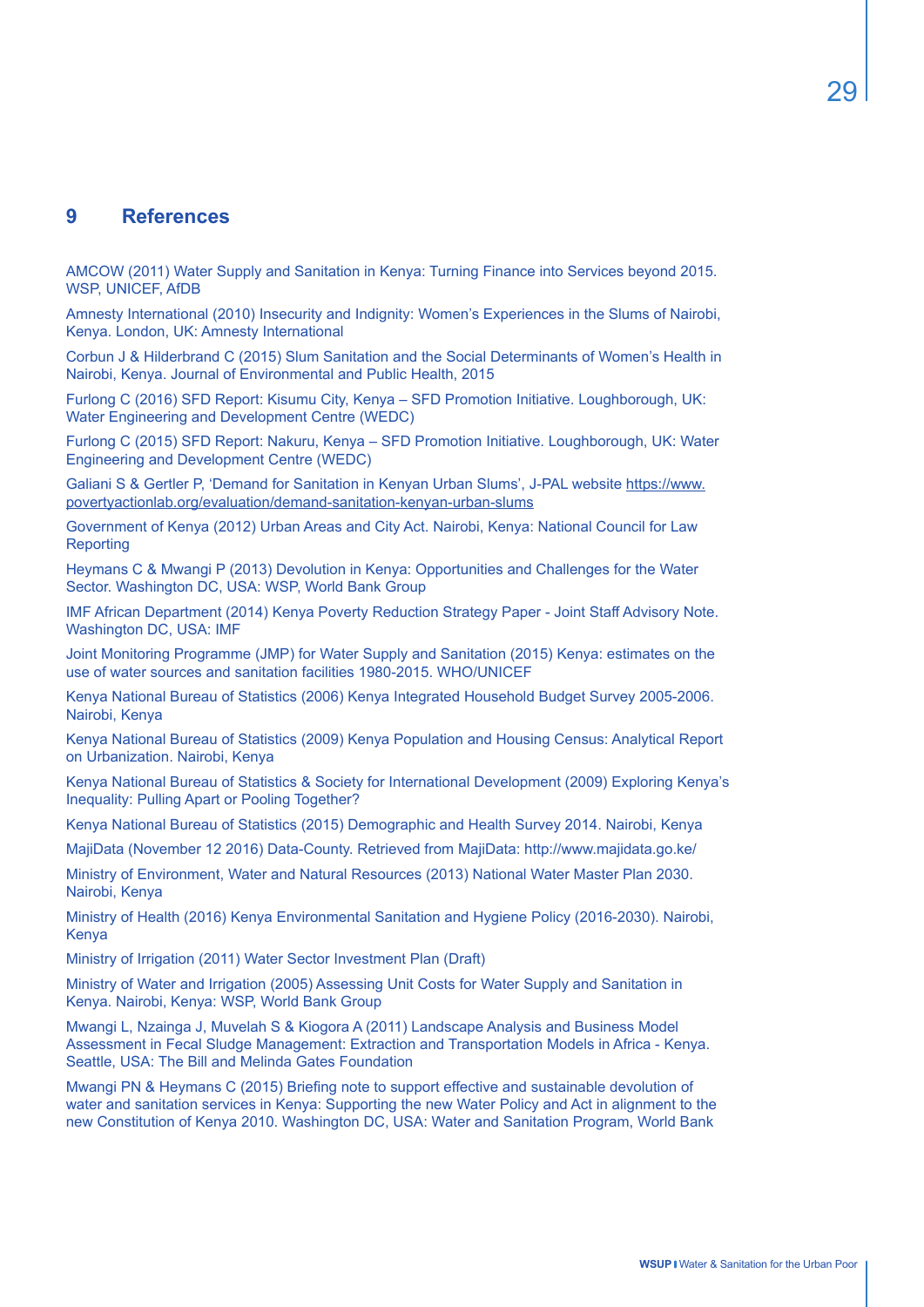National Council for Population and Development (2013) Kenya Population Situation Analysis. Nairobi, Kenya: Government of Kenya & UNFPA

Office of the Prime Minister (2012) Sessional Paper No. 10 of 2012 on Kenya Vision 2030. Nairobi, Kenya: Ministry of State for Planning, National Development and Vision 2030

Rohwerder B (2015) Conflict Analysis of Kenya. Birmingham, UK: GSDRC, University of Birmigham.

Schröder E (2016) Upscaling Basic Sanitation for the Urban Poor (UBSUP) in Kenya. Case Study of Sustainable Sanitation Projects. Sustainable Sanitation Alliance

Trémolet S, Prat M-A & Mansour G (2014) Un-sewered Sanitation Improvements for the Urban-Poor: Overview of the African Water Facility project portfolio. Abidjan, Côte d'Ivoire: African Water Facility

UBSUP technical team (2012) lnventory of current sanitation practices in Kenya. UBSUP Document Nr. 4

UN Department of Economic and Social Affairs - Population Division (2014) World Urbanization Prospects: The 2014 Revision. New York, USA: United Nations

WASREB (2015) A Performance Review of Kenya's Water Services Sector 2013 – 2014: Impact Report. Nairobi, Kenya: Water Services Regulatory Board

WEF (2016) The Global Gender Gap Report 2016. Geneva, Switzerland: World Economic Forum.

World Bank (2006) Kenya - Inside Informality: Poverty, Jobs, Housing and Services in Nairobi's Slums. Washington DC, USA: World Bank Group

World Bank (2012) Devolution Without Disruption: Pathways to a successful new Kenya. Washington DC, USA: World Bank Group

World Bank (2013) Kenya Economic Update, June 2016, Edition No. 8 - Time to Shift Gears: Accelerating growth and poverty reduction in the new Kenya. Nairobi, Kenya: World Bank Group

World Bank (2014a) Decision Time: Spend More or Spend Smart? Kenya Public Expenditure Review. Washington DC, USA: World Bank Group

World Bank (2014b) Project Appraisal Document on a Proposed Global Partnership on Output-based Aid Grant in the Amount of USD 11.835 million equivalent to the Republic of Kenya for the Kenya Urban Water and Sanitation OBA Fund for Low-Income Areas. Washington DC, USA: World Bank **Group** 

World Bank (2015) Leveraging Water Global Practice knowledge and Lending: Improving services for the Nairobi Water and Sewerage Utility to reach the urban poor in Kenya. Nairobi, Kenya: WSP, World Bank Group

World Bank (2016a) Kenya Economic Update, March 2016, Edition No. 13 – Kazi ni kazi: Informal should not be normal. Nairobi, Kenya: World Bank Group

World Bank (2016b) Kenya Urbanization Review. Washington DC, USA: World Bank Group